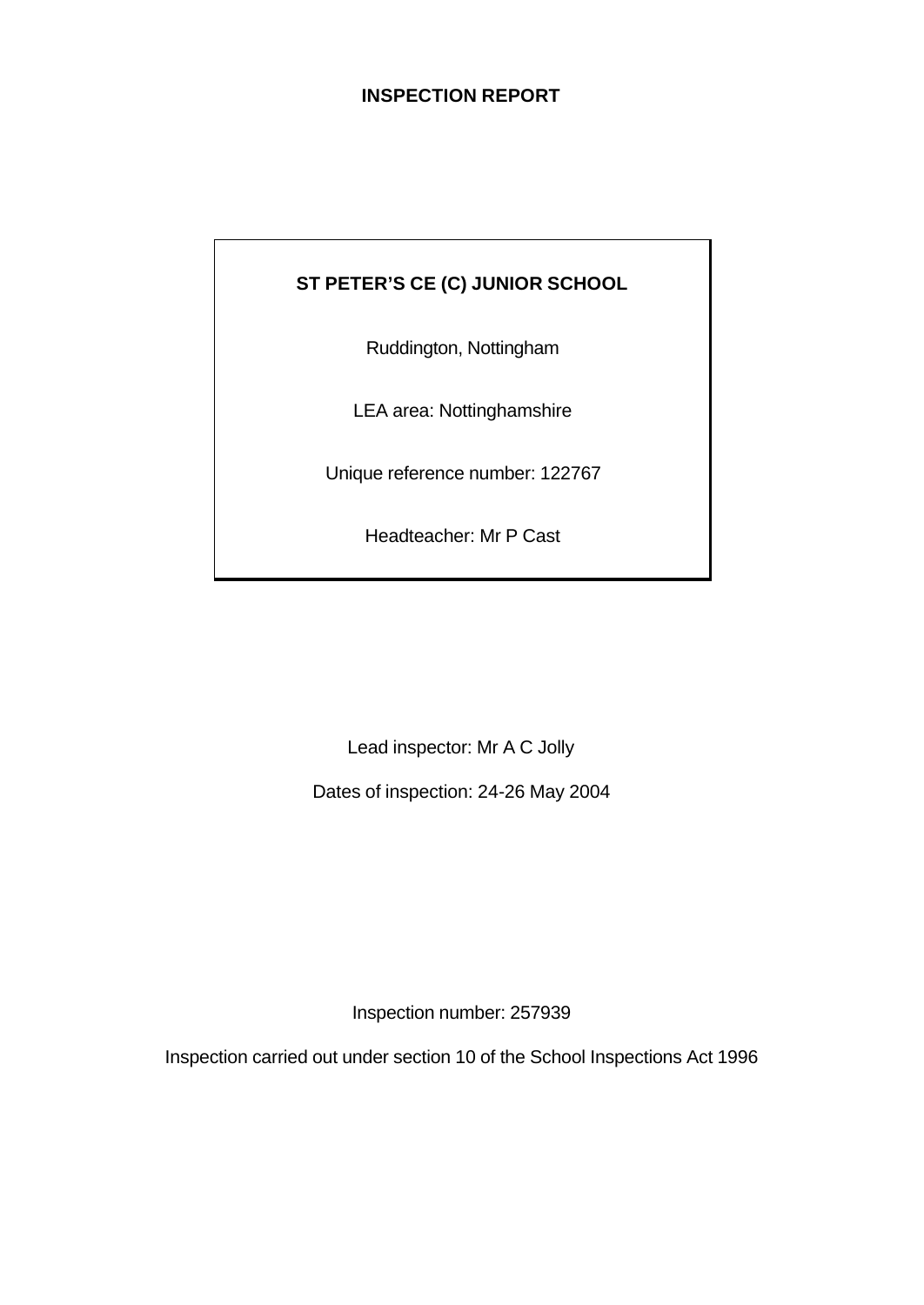# © Crown copyright 2004

This report may be reproduced in whole or in part for non-commercial educational purposes, provided that all extracts quoted are reproduced verbatim without adaptation and on condition that the source and date thereof are stated.

Further copies of this report are obtainable from the school. Under the School Inspections Act 1996, the school must provide a copy of this report and/or its summary free of charge to certain categories of people. A charge not exceeding the full cost of reproduction may be made for any other copies supplied.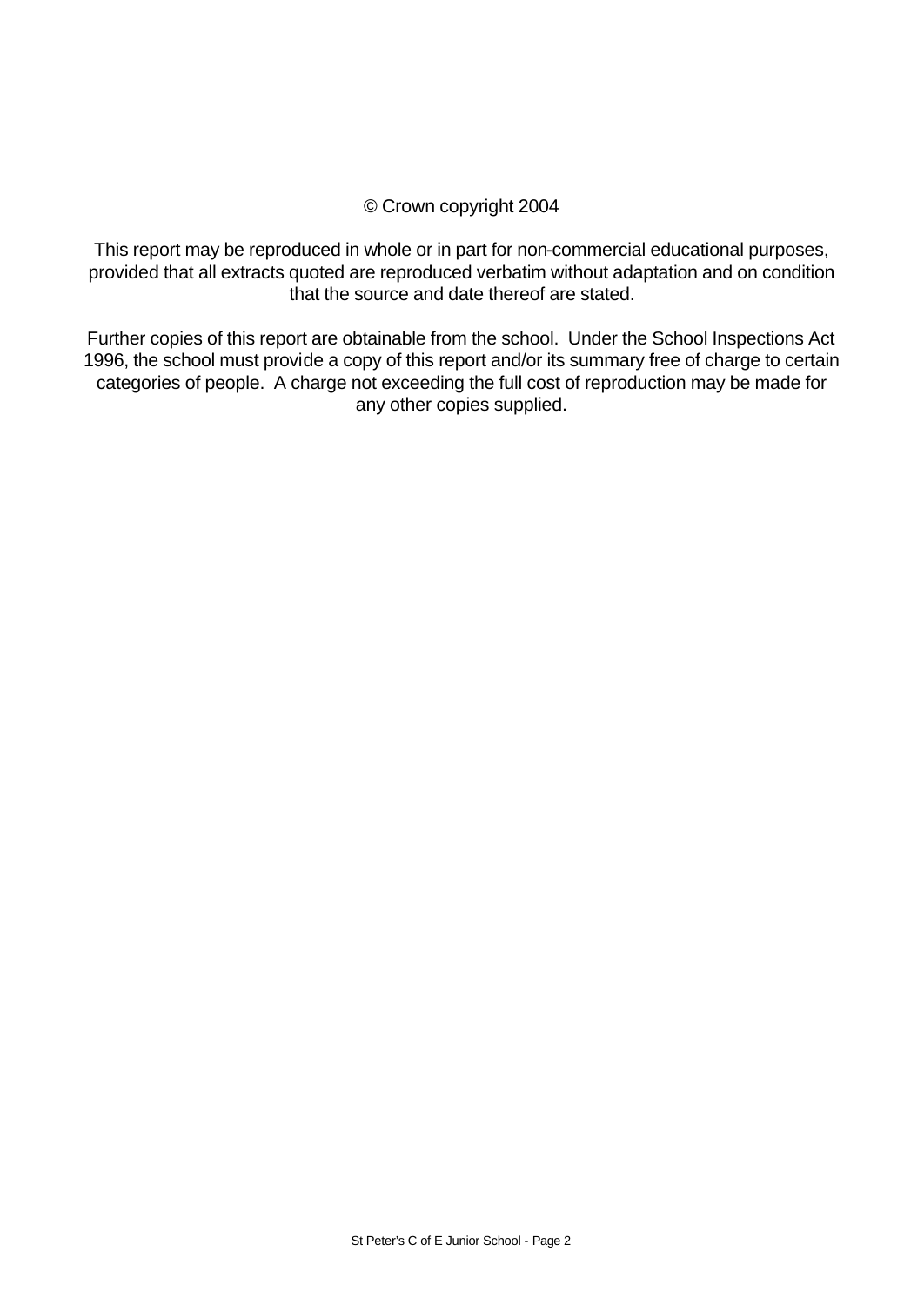# **INFORMATION ABOUT THE SCHOOL**

| Type of school:             |          | Junior                                             |
|-----------------------------|----------|----------------------------------------------------|
| School category:            |          | <b>Voluntary Controlled</b>                        |
| Age range of pupils:        |          | $7 - 11$                                           |
| Gender of pupils:           |          | Mixed                                              |
| Number on roll:             |          | 226                                                |
| School address:             |          | <b>Ashworth Avenue</b><br>Ruddington<br>Nottingham |
| Postcode:                   |          | Nottinghamshire<br><b>NG11 6GB</b>                 |
| Telephone number:           |          | 0115 974 3303                                      |
| Fax number:                 |          | 0115 974 5303                                      |
| Appropriate authority:      |          | Governing Body                                     |
| Name of chair of governors: |          | Mrs S Johnson-Marshall                             |
| οf<br>Date<br>inspection:   | previous | 18 May 1998                                        |

# **CHARACTERISTICS OF THE SCHOOL**

St Peter's Church of England (Voluntary Controlled) Junior School is situated on the northern outskirts of Ruddington, which is a large suburban village south of Nottingham. Pupils come from a range of social backgrounds and the socio-economic profile of the locality is broadly average. Pupils predominantly transfer from one infant school. The school is the same size as most other primary schools. Standards on entry to the school vary from year to year but are generally above average. The percentage of pupils known to be eligible for free school meals is below the national average. The percentage of pupils from minority ethnic backgrounds is very low and there are no pupils at an early stage of learning English as an additional language. The percentage of pupils who have special educational needs, and specifically who have statements of special educational need, is below average. These pupils have mainly moderate and specific learning difficulties and social, emotional and behavioural needs. Pupil mobility<sup>1</sup> level is low. The school received the Schools' Achievement Award in 2002. The school's acts of collective worship are inspected separately.

 $1$  Pupil mobility signifies the number of pupils who start or leave the school at times other than the start of Year 3 or the end of Year 6.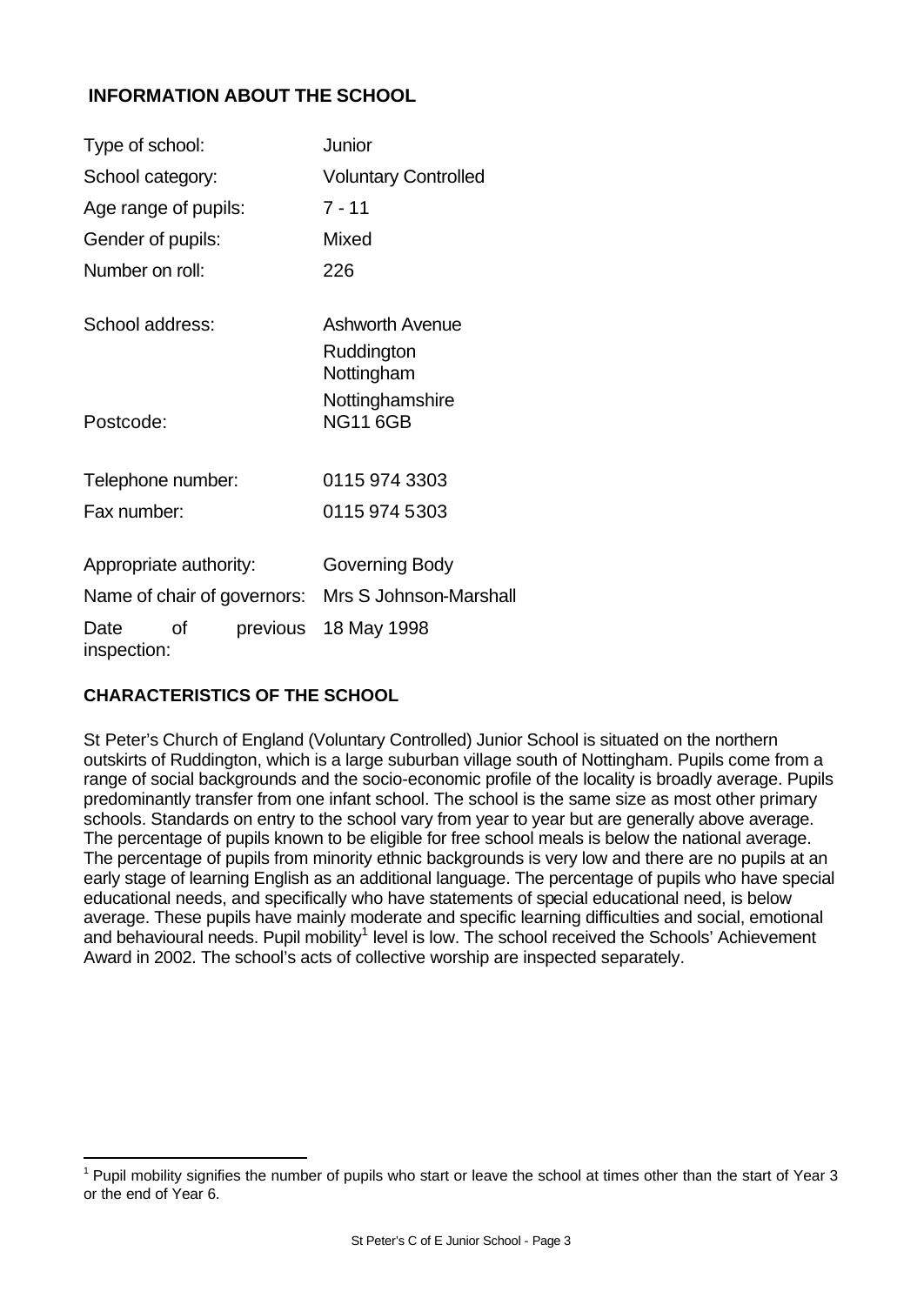# **INFORMATION ABOUT THE INSPECTION TEAM**

| Members of the inspection team |              |                | <b>Subject responsibilities</b>                    |
|--------------------------------|--------------|----------------|----------------------------------------------------|
| 8750                           | Mr A C Jolly | Lead inspector | English                                            |
|                                |              |                | <b>History</b>                                     |
|                                |              |                | Physical education                                 |
| 19342                          | Mr T Heavey  | Lay inspector  |                                                    |
| 26405                          | Mrs C Bond   | Team inspector | Science                                            |
|                                |              |                | Design and technology                              |
|                                |              |                | <b>Music</b>                                       |
|                                |              |                | Religious education                                |
| 19897                          | Mr A Evans   | Team inspector | <b>Mathematics</b>                                 |
|                                |              |                | Information and communication technology           |
|                                |              |                | Art and design                                     |
|                                |              |                | Geography                                          |
|                                |              |                | Special educational needs                          |
|                                |              |                | Personal, social, health education and citizenship |

The inspection contractor was:

PBM Brookbridge & Bedford Ltd 13A Market Place **Uttoxeter Staffordshire** ST14 8HY

Any concerns or complaints about the inspection or the report should be made initially to the inspection contractor. The procedures are set out in the leaflet *'Complaining about Ofsted Inspections'*, which is available from Ofsted Publications Centre (telephone 07002 637833) or Ofsted's website (www.ofsted.gov.uk).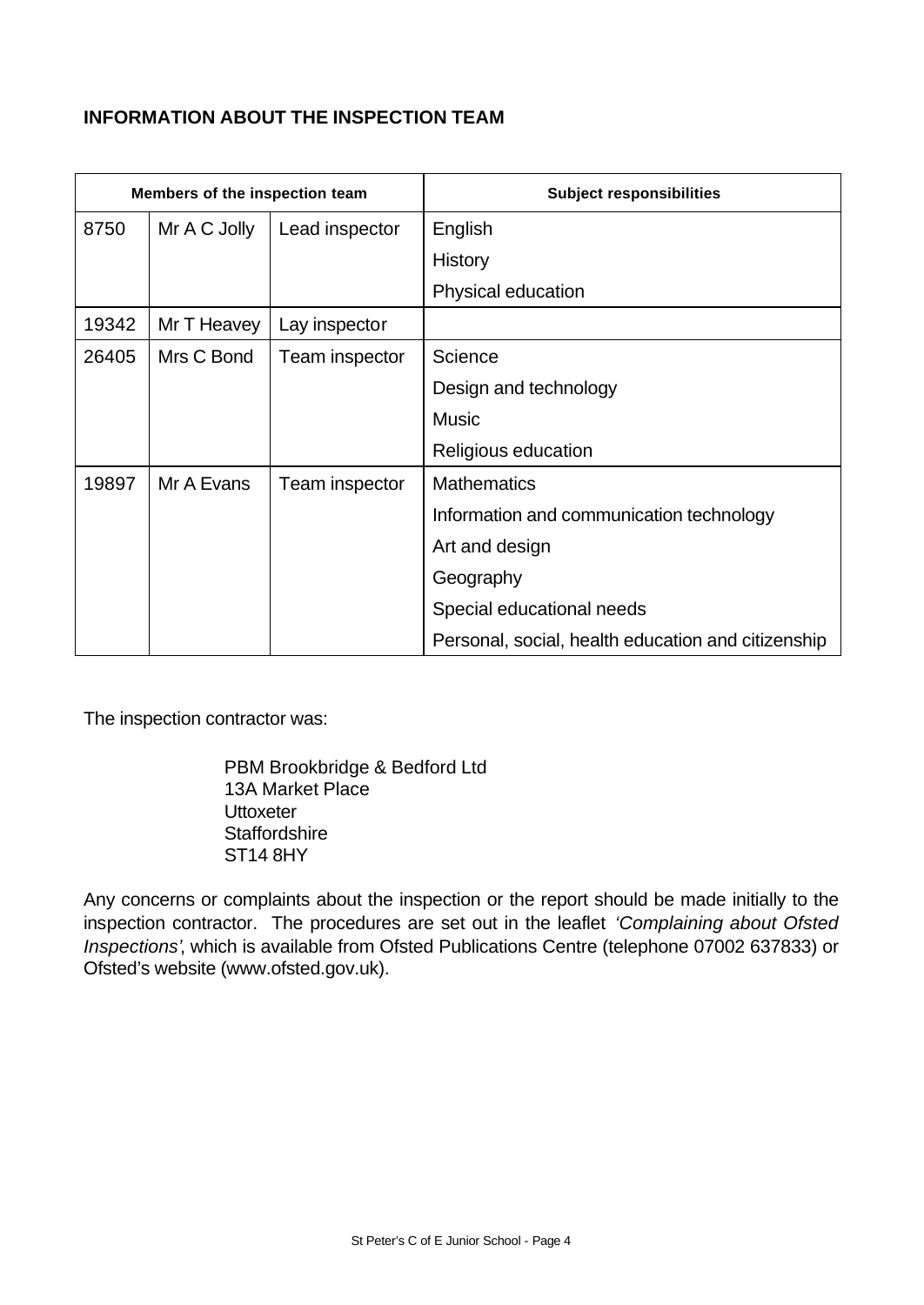# **REPORT CONTENTS**

|                                                                                                                                    | Page |    |
|------------------------------------------------------------------------------------------------------------------------------------|------|----|
| <b>PART A: SUMMARY OF THE REPORT</b>                                                                                               | 6    |    |
| <b>PART B: COMMENTARY ON THE MAIN INSPECTION FINDINGS</b>                                                                          |      |    |
| <b>STANDARDS ACHIEVED BY PUPILS</b>                                                                                                | 8    |    |
| Standards achieved in subjects                                                                                                     |      |    |
| Pupils' attitudes, values and other personal qualities                                                                             |      |    |
| <b>QUALITY OF EDUCATION PROVIDED BY THE SCHOOL</b>                                                                                 | 10   |    |
| Teaching and learning<br>The curriculum<br>Care, guidance and support<br>Partnership with parents, other schools and the community |      |    |
| <b>LEADERSHIP AND MANAGEMENT</b>                                                                                                   | 14   |    |
| <b>PART C: THE QUALITY OF EDUCATION IN SUBJECTS</b>                                                                                | 16   |    |
| <b>SUBJECTS IN KEY STAGE 2</b>                                                                                                     |      | 16 |
| <b>PART D: SUMMARY OF THE MAIN INSPECTION JUDGEMENTS</b>                                                                           |      | 24 |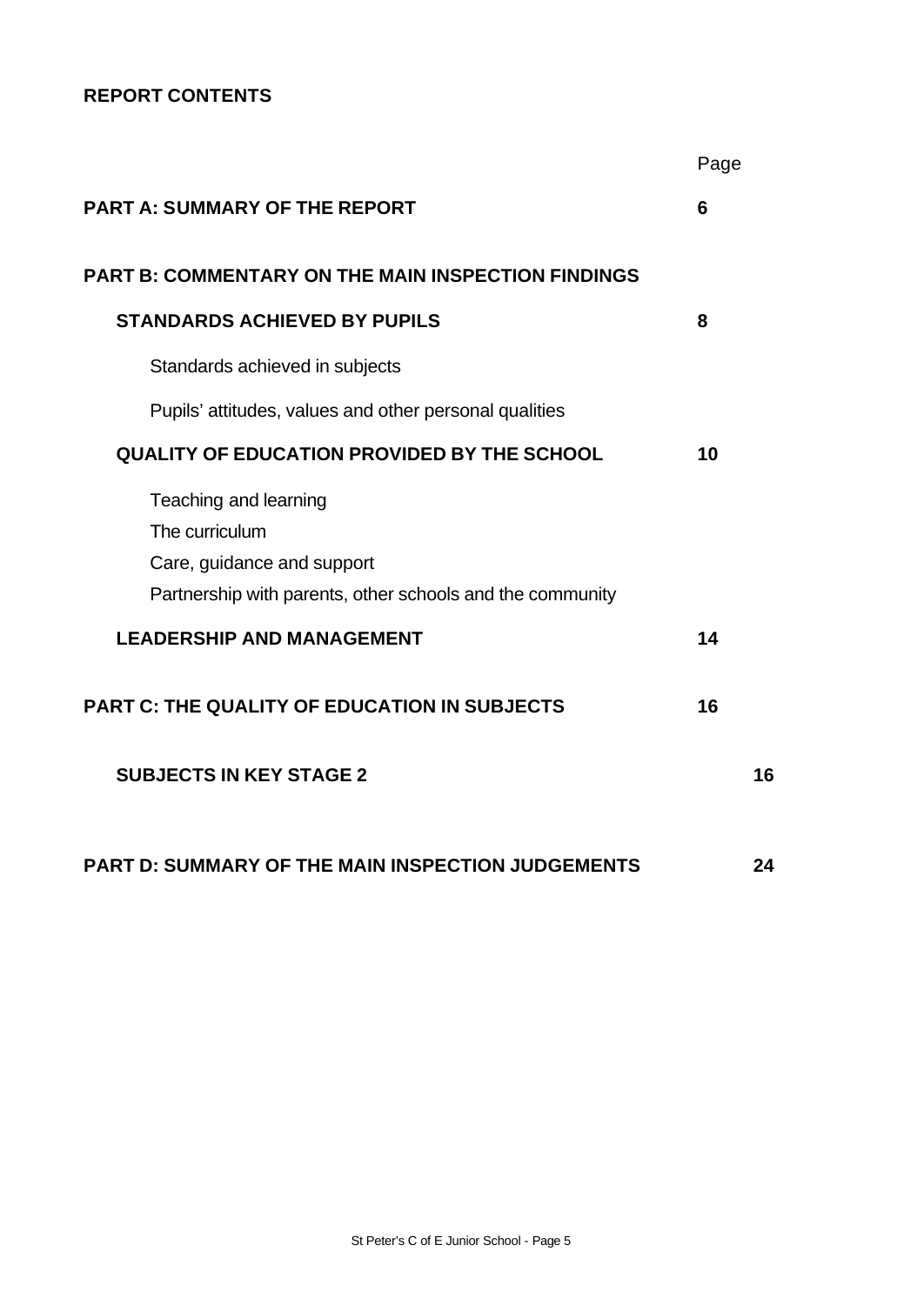# **PART A: SUMMARY OF THE REPORT**

# **OVERALL EVALUATION**

**This is a good school** that provides a stimulating learning environment where most pupils achieve as well as can be expected. Standards are above the national average in the key subjects of English and science and well above average in mathematics as a result of consistently good teaching. The leadership and management of the school are good at all levels. The school provides good value for money.

The school's main strengths and weaknesses are:

- The results of the 2003 national tests in Year 6 for English, mathematics and science were much better than similar schools and in English and mathematics, were well above the national average.
- Current standards in mathematics are well above average.
- Current standards in English, science and art and design are above average.
- The provision for pupils with special educational needs is very good.
- The links with parents to guide pupils' learning are ineffective and the homework set is inconsistent across year groups.
- There are very good sporting opportunities.
- The school has excellent accommodation and good resources.

This effective school has made a good improvement since the last inspection. The quality of teaching has improved. All the previous key issues have been addressed satisfactorily. Schemes of work provide a balanced, clear curriculum, which meets statutory requirements. Good use is made of appropriate assessment data to inform curricular planning. The monitoring of the quality of teaching and the curriculum development by staff and governors has improved. Standards are better in art and design and in design and technology, information and communication technology and religious education, so that all statutory requirements are now met. Standards are lower in geography, and music is less emphasised in the life of the school than at the time of the last inspection.

| <b>Results in National</b><br>Curriculum tests at the end |      | similar schools |      |      |
|-----------------------------------------------------------|------|-----------------|------|------|
| of Year 6, compared with:                                 | 2001 | 2002            | 2003 | 2003 |
| English                                                   |      |                 | Α    | A*   |
| mathematics                                               |      |                 | Α    | A*   |
| science                                                   |      |                 | B    |      |

# **STANDARDS ACHIEVED**

*Key: A - well above average; B – above average; C – average; D – below average; E – well below average Similar schools are those whose pupils attained similarly at the end of Year 2.*

**Achievement overall is good.** Pupils join the school with standards of attainment that are above average overall and this standard is maintained, and extended further in the national test performance of pupils in the key subjects of English, mathematics and science. The most recent test results show that standards were well above the national average in English and mathematics and above the national average in science. These results are even more impressive when the attainment of the pupils is plotted against their test results four years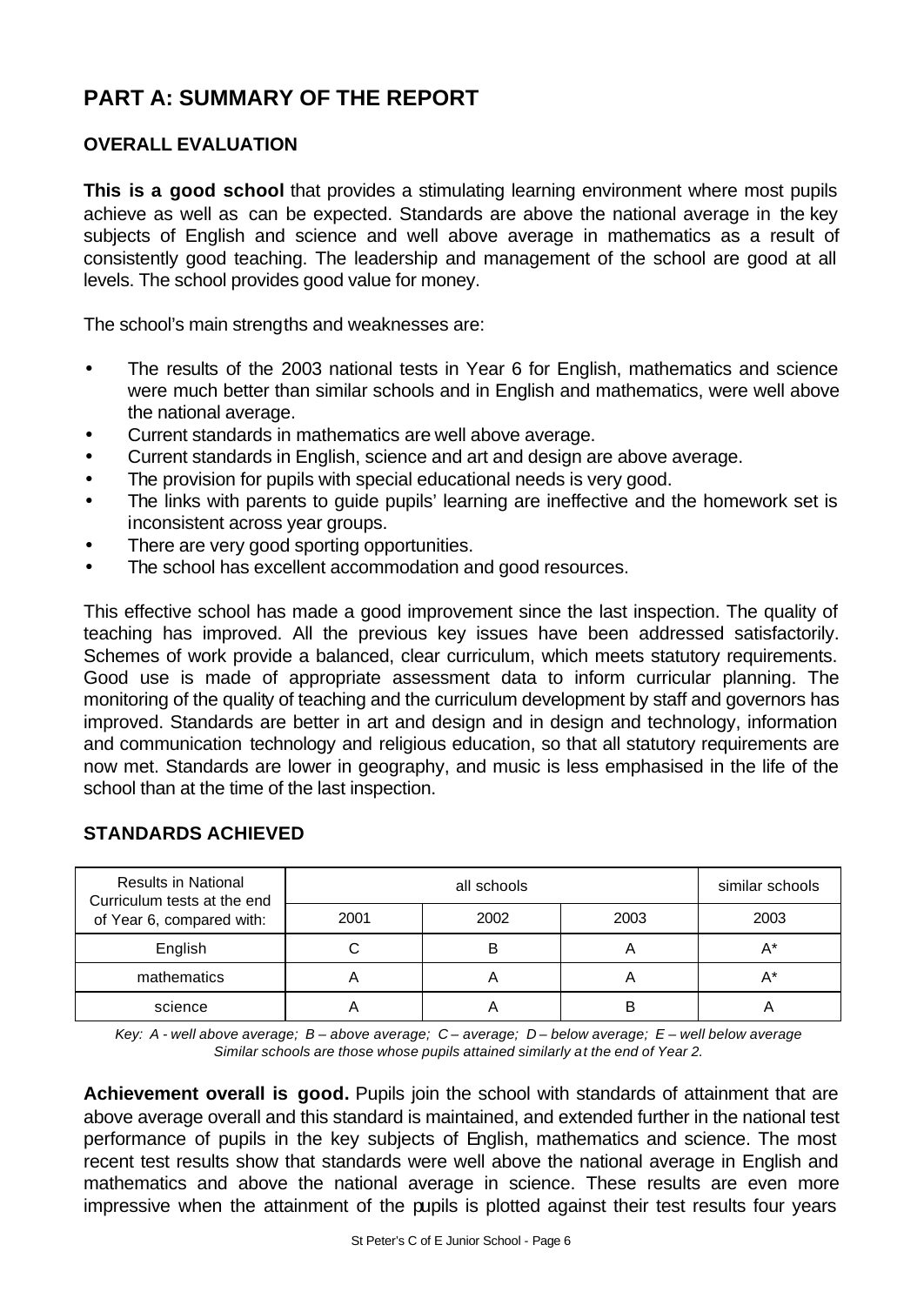earlier. Using this measure, standards were well above average in science and so exceptional in English and mathematics that the A\* rating is used in the above table, which represents performance that was in the top five per cent of schools nationally. In 2003, girls performed very well when compared with girls nationally and boys did even better. The more able pupils and pupils with special educational needs achieved well in relation to their prior attainment.

Standards in the current Year 6 are well above average in mathematics and above average in English, science, and art and design. Standards in religious education and all other subjects of the National Curriculum are average by Year 6. It was not possible to judge standards in music but it is clear the subject receives less emphasis than at the time of the last inspection. The school has met its targets for 2003 overall. It has set suitably ambitious targets for the future and is well placed to achieve them.

**The provision for the pupils' spiritual, moral, social and cultural development is good overall.** The pupils have a positive approach to learning and school life. Their behaviour is good and they have good attitudes to work. Pupils' attendance levels are well above the national average and their punctuality is good.

# **QUALITY OF EDUCATION**

**The quality of education is good**. The quality of teaching and learning are good throughout the school. Effective planning and well-focused teaching, particularly in the key aspects of literacy and numeracy, ensure that the pupils' learning advances beyond what would be expected from their prior attainment. Homework arrangements are inconsistent, however. There is a good, balanced curriculum to stimulate pupils and ensure their learning needs are supported well. Pupils are well cared for and fostered by the positive ethos and wide variety of opportunities that are provided. Links with parents and other schools are satisfactory. Links with the community are good.

# **LEADERSHIP AND MANAGEMENT**

**The leadership and management of the school are good.** The headteacher provides good leadership to the whole school, imbued with strong, positive ideals and a commitment to meet the needs of all pupils. He receives good support from key staff and from the governing body. The school operates as an orderly, well-managed community.

# **PARENTS' AND PUPILS' VIEWS OF THE SCHOOL**

The parents are very positive about the school and are appreciative of the good progress their children make and the opportunities offered to them. They agree the teaching is good and their children are encouraged to become mature and independent. A significant minority, however, are critical of the communication from school and the uneven nature of homework between the year groups. The pupils like the school and their teachers very much. They are conscious of the stimulating environment and the excellent accommodation. They enjoy the wide range of sporting activities offered to them.

# **IMPROVEMENTS NEEDED**

The most important thing the school should do to improve is:

• to improve the regular channels of communication with the home to guide pupils' learning and to provide homework in a consistent and measured way.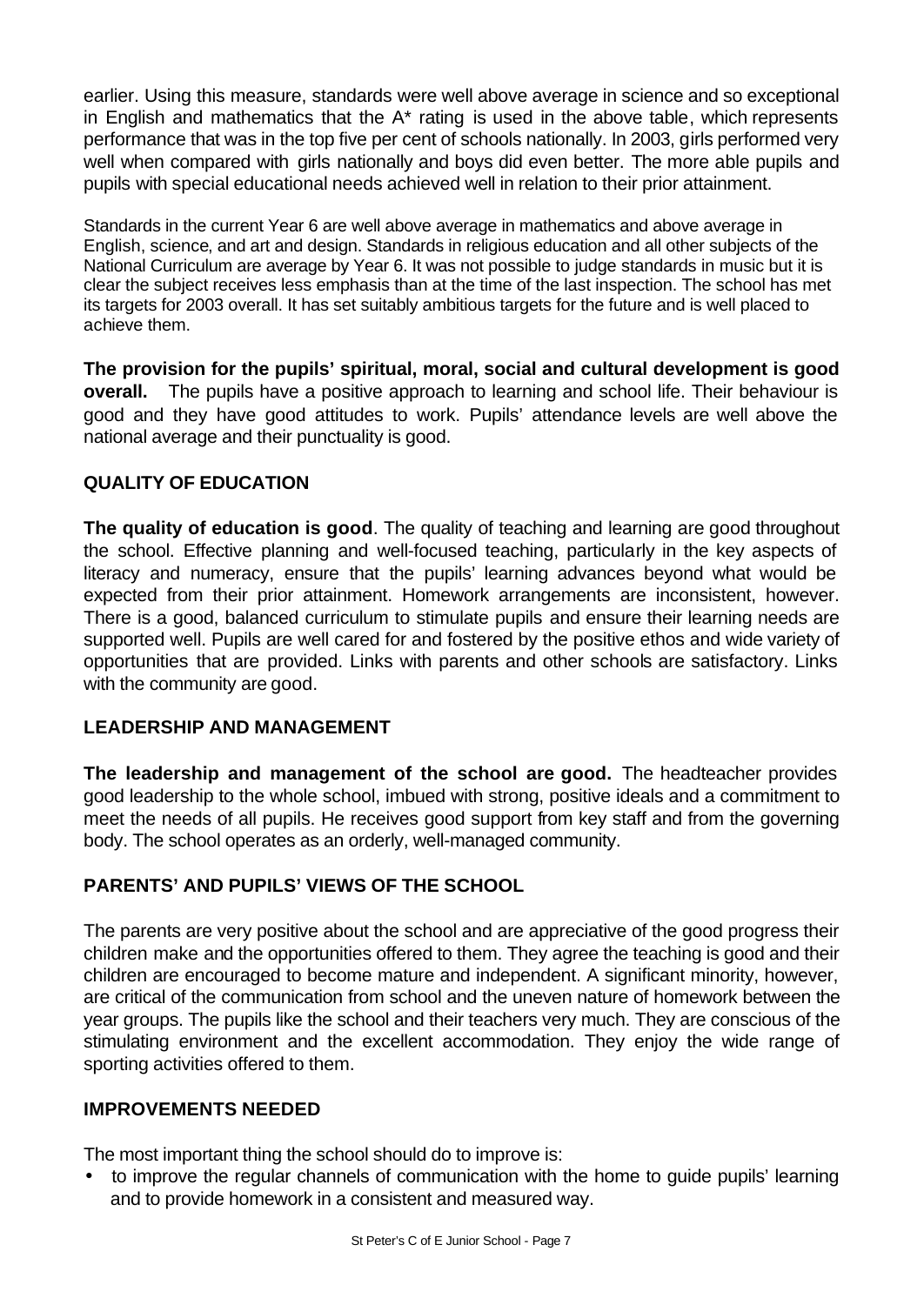# **PART B: COMMENTARY ON THE INSPECTION FINDINGS**

# **STANDARDS ACHIEVED BY PUPILS**

# **Standards achieved in areas of learning and subjects**

The pupils' achievement is **good** throughout the school. Standards are well above average in mathematics and above average in English and science in Year 6.

### **Main strengths and weaknesses**

- The school's performance in the 2003 national tests for Year 6 was well above the national average in English and mathematics.
- The school's performance in the 2003 national tests in science for Year 6 was above the national average.
- The oldest pupils' performance, when measured against their prior attainment, was excellent in all three subjects in the 2003 national tests, confirming that pupils of all abilities performed to their potential.
- Standards have improved since the last inspection in art and design, design and technology, information and communication technology and religious education.
- Although standards are satisfactory in geography, they have declined since the last inspection.

# **Commentary**

1. Standards in the 2003 national tests taken at the end of Year 6 were very impressive and reflect sustained progress made in the school. Above average standards have been maintained in science and there has been a sustained improvement in English and mathematics from 2001-2003. When compared with their prior attainment, the percentage of pupils attaining the expected Level 4 was well above average in English and mathematics and average in science. Able pupils performed outstandingly. The percentage attaining the higher Level 5 was well above average in science and the large percentage attaining this level in English and mathematics was instrumental in placing the school in the top five per cent of all schools in the country for those two subjects.

| Standards in: | School results | National results |
|---------------|----------------|------------------|
| English       | 29.9 (27.9)    | 26.8 (27.0)      |
| mathematics   | 29.8 (28.7)    | 26.8 (26.7)      |

#### *Standards in national tests at the end of Year 6 – average point scores in 2003*

*There were 65 pupils the year group. Figures in brackets are for the previous year*

science 10 30.0 (30.1) 30.0 (30.1) 28.6 (28.3)

- 2. The test performance of the school is outstanding. It provides very good educational value added compared to most other schools and does very well when compared to similar schools. Although boys performed exceptionally well, girls' performance was also better than other girls nationally. The pupils are prepared extremely thoroughly for the national tests in Year 6, which contributes significantly towards the excellent results.
- 3. The standard of work in the current Year 6 is well above average in mathematics, where pupils of all abilities are achieving to their potential because their varying needs are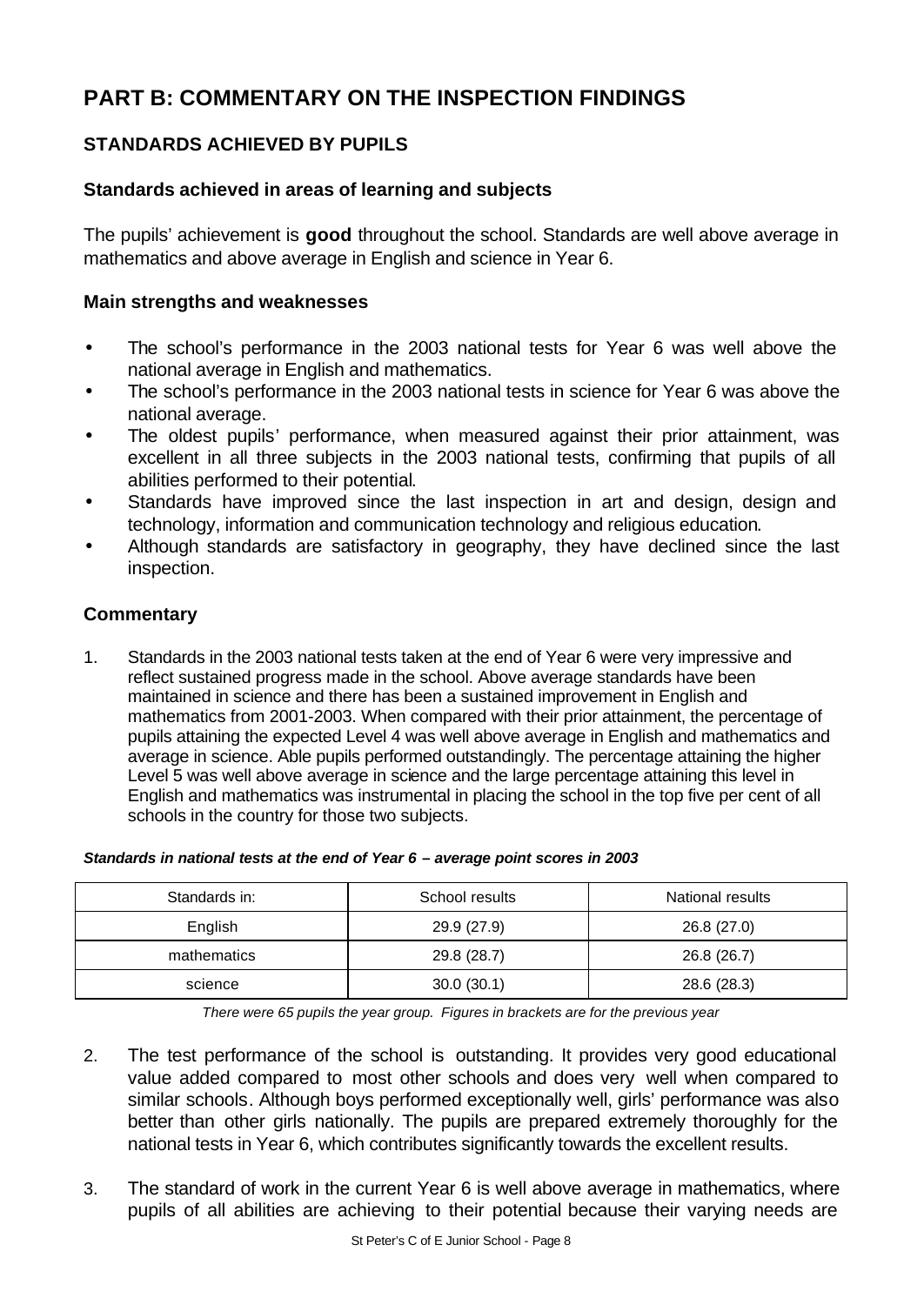addressed particularly well. In English and science, standards in the current Year 6 are above average. Standards of literacy are good and in numeracy are very good as there is effective teaching of basic skills in all classes.

- 4. In art and design, standards are above average, which reflects a significant improvement since the last inspection. Standards have also improved in design and technology, information and communication technology and religious education, so that they are all average by Year 6, and fulfil statutory requirements. The school has worked hard to remedy the shortcomings identified in the last report, specifically by introducing a more balanced curriculum and ensuring more consistent, effective subject leadership and clearer systems for assessing pupils' progress. Standards are average in all other subjects. This represents a decline in standards in geography since the last inspection. It was not possible to observe music lessons, but the subject is not as prominent as at the time of the last inspection.
- 5. The very few pupils from minority ethnic backgrounds make good progress. The pupils with special educational needs benefit from the very good provision in the school to make good progress. This reflects an improvement since the last report. The pupils' attainment on entry to the school is above average and they make significant progress to maintain this standard. They are predominantly working to their capacity and attaining the standards that would be expected of them. All pupils achieve well and benefit from effective systems to measure their attainment and set individual targets. The school has set suitably ambitious targets for the future and is well placed to achieve them.

# **Pupils' attitudes, values and other personal qualities**

Pupils' behaviour is **good**, and they display **positive** attitudes to school. Attendance is **very good**. Punctuality is good. The school makes **good** provision for pupils' personal development. There is good provision overall for the pupils' spiritual, moral, social and cultural development. This all reflects the findings of the last inspection.

# **Main strengths and weaknesses**

- Pupils' great enthusiasm for school is reflected in their very good attendance.
- The school community is very orderly in line with its strong Christian ethos.
- The school helps pupils to develop a caring and responsible attitude.
- There is good provision for the pupils' spiritual, moral, social and cultural development.

- 6. The declaration by the great majority of pupils that they enjoy coming to school is supported by 93 per cent of parents responding by questionnaire. The pupils start arriving in the school grounds early and at the sound of the bell they are all waiting eagerly to be allowed to enter the school. They show good levels of interest in lessons, they are keen to answer questions and show good levels of sustained concentration when working alone or with others. Their enthusiasm spills over beyond the classroom into the many extra-curricular sporting activities promoted by the school.
- 7. The provision for pupils' spiritual, moral and social development is good overall. As well as demonstrating their concern for society's disadvantaged people, pupils are encouraged to develop an appreciation of nature and wildlife. Aided by the school's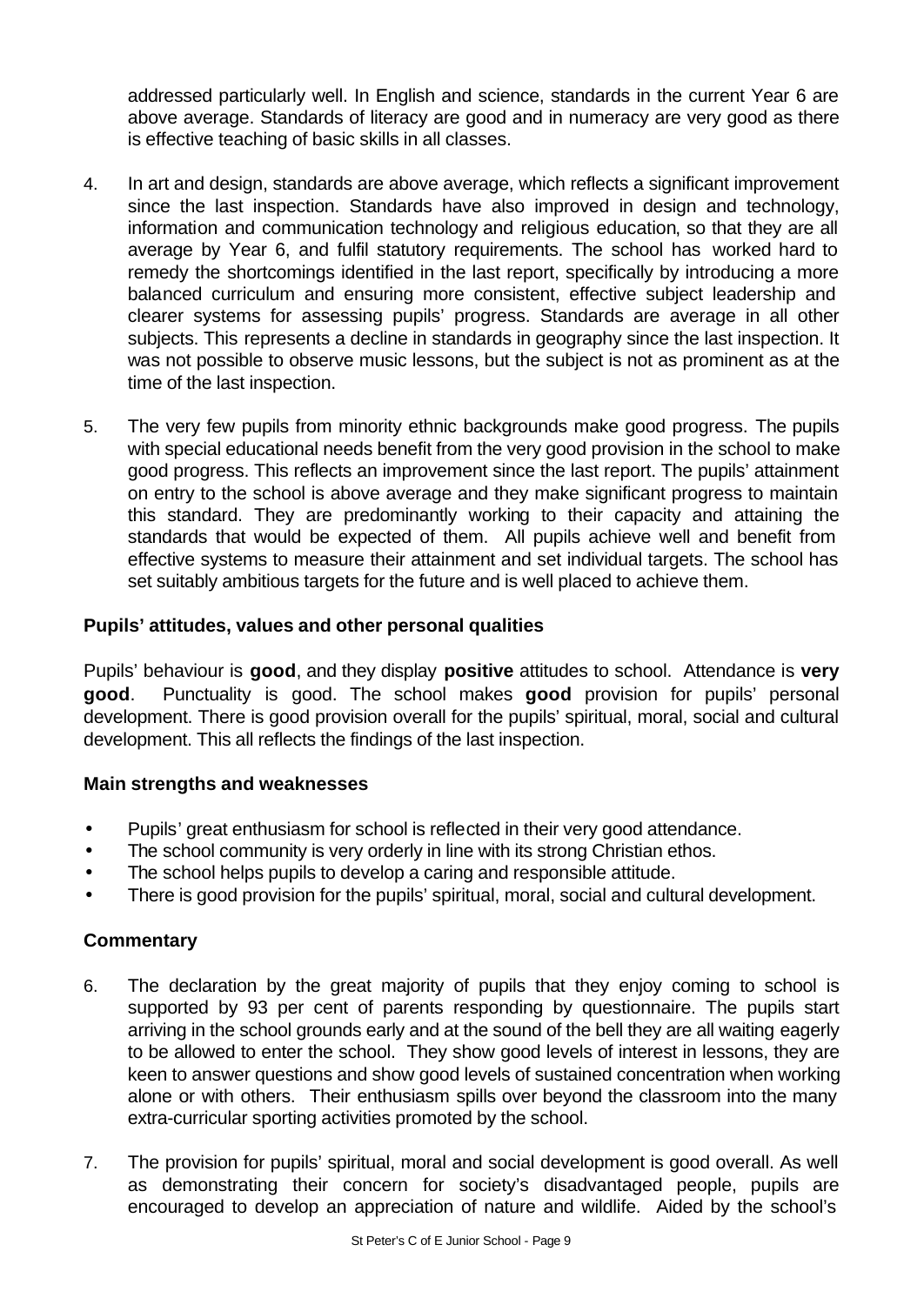semi-rural location, its own situation in parkland setting and by the personal interest and expertise of the headteacher, pupils show a good deal of interest in the world of nature. Such an interest is helping pupils to develop a sense of responsibility and stewardship for the world in which they live. The school curriculum affords many opportunities for pupils to develop an understanding of traditional western culture. There are satisfactory examples of the promotion of multi-cultural understanding through religious education and displays around the school highlight other religious faiths and their beliefs. Pupils have also been on trips to non-Christian places of worship, which have extended their knowledge of different religious faiths.

- 8. Through its simple behaviour code the school sets high ethical standards for pupils to pursue. The staff team lead by example, while the headteacher works tirelessly to show pupils that everyone in the school matters. Daily assemblies promote the values of kindness and justice. Pupils are taught to reflect on their actions. In the more intimate setting of class discussion, pupils are given the opportunity to express their views and teachers reinforce the messages of tolerance and respect for others. In response, the pupils behave well, both in class and beyond the classroom. Playtimes are noisy but harmonious and well supervised. A significant minority of parents raised concern about harassment and bullying. This is not substantiated by evidence or by discussions with pupils during the inspection. There have been no exclusions.
- 9. The school provides many opportunities for pupils to exercise choice and to act responsibly. The messages of assembly and circle time are implemented in the many spontaneous acts of kindness. In the more formal setting of the school council, pupils learn the process of democracy by representing the interests of their class. In the community beyond the school they demonstrate their concern for the disadvantaged in society by raising considerable sums of money for various charities of their own choice. Involvement in such activities helps to prepare the pupils to take their place in society as citizens of tomorrow.
- 10. The school's very good attendance record, supported by good punctuality, continues to be within the top 10 per cent of the country's schools. This achievement reflects the continued effectiveness of the school's procedures and its high expectations of pupils and their families. Parents play their part, ensuring that their children attend school regularly and in good time, and pupils play their part by complying fully with the wishes of school and parents. The registration process complies fully with legal requirements.

#### *Attendance in the latest complete reporting year (%)*

| Authorised absence |     |  | Unauthorised absence |     |  |
|--------------------|-----|--|----------------------|-----|--|
| School data        | 4.4 |  | School data          |     |  |
| National data      | 5.4 |  | National data        | 0.4 |  |

*The table gives the percentage of half days (sessions) missed through absence for the latest complete reporting year.*

# **QUALITY OF EDUCATION PROVIDED BY THE SCHOOL**

The quality of education provided by the school is **good,** which is an improvement since the last inspection**.** 

#### **Teaching and learning**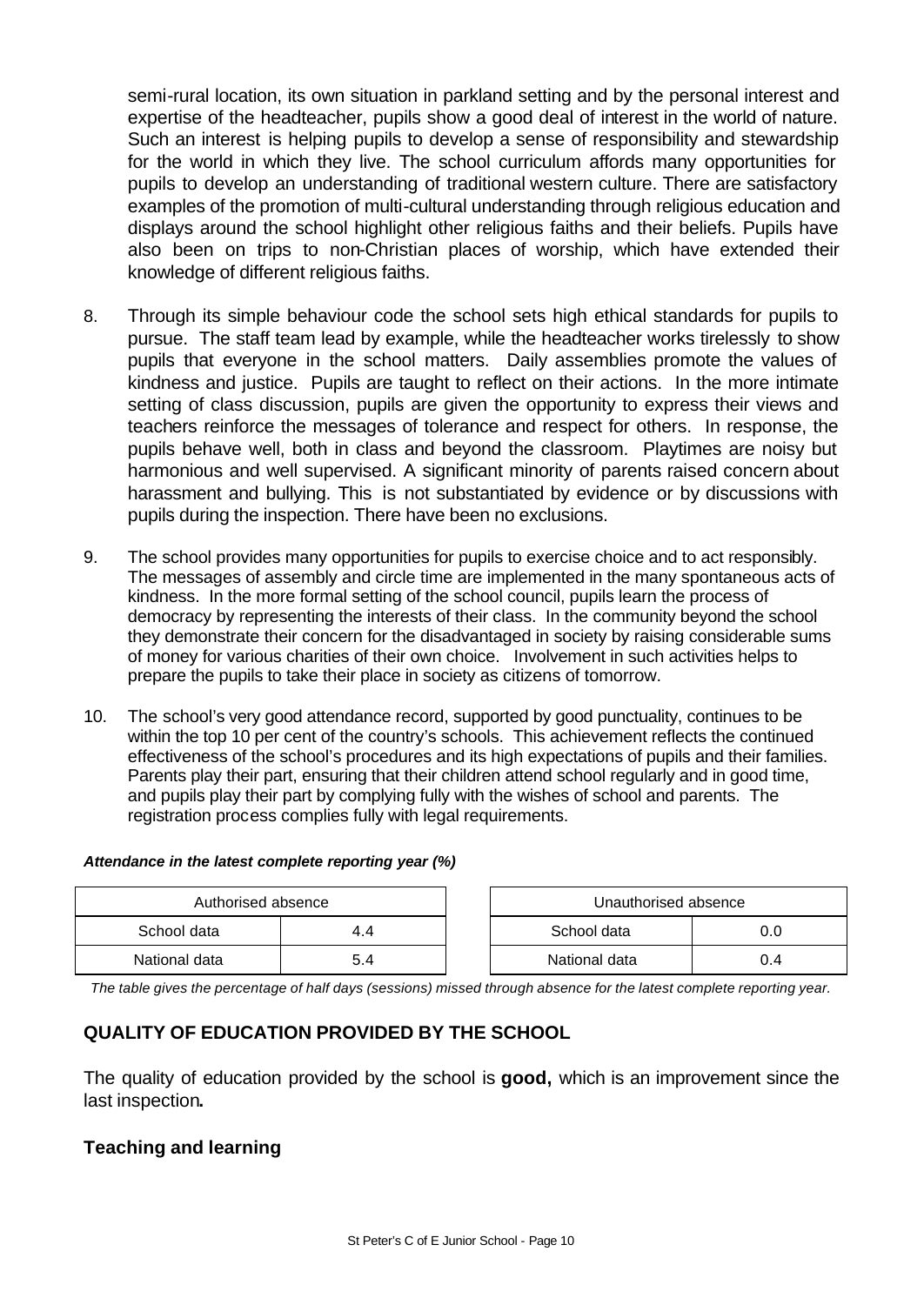Teaching and learning are **good,** which is an improvement since the last inspection. Assessment remains **good** overall.

#### **Main strengths and weaknesses**

- Lesson objectives are clear and this helps the pupils to evaluate their work at the end of lessons.
- Homework is inconsistent.
- Teachers have good subject knowledge and plan lessons well.
- Teachers have a good rapport with, and knowledge of, pupils and there are good systems for assessing pupils' progress that are used well to set individual targets.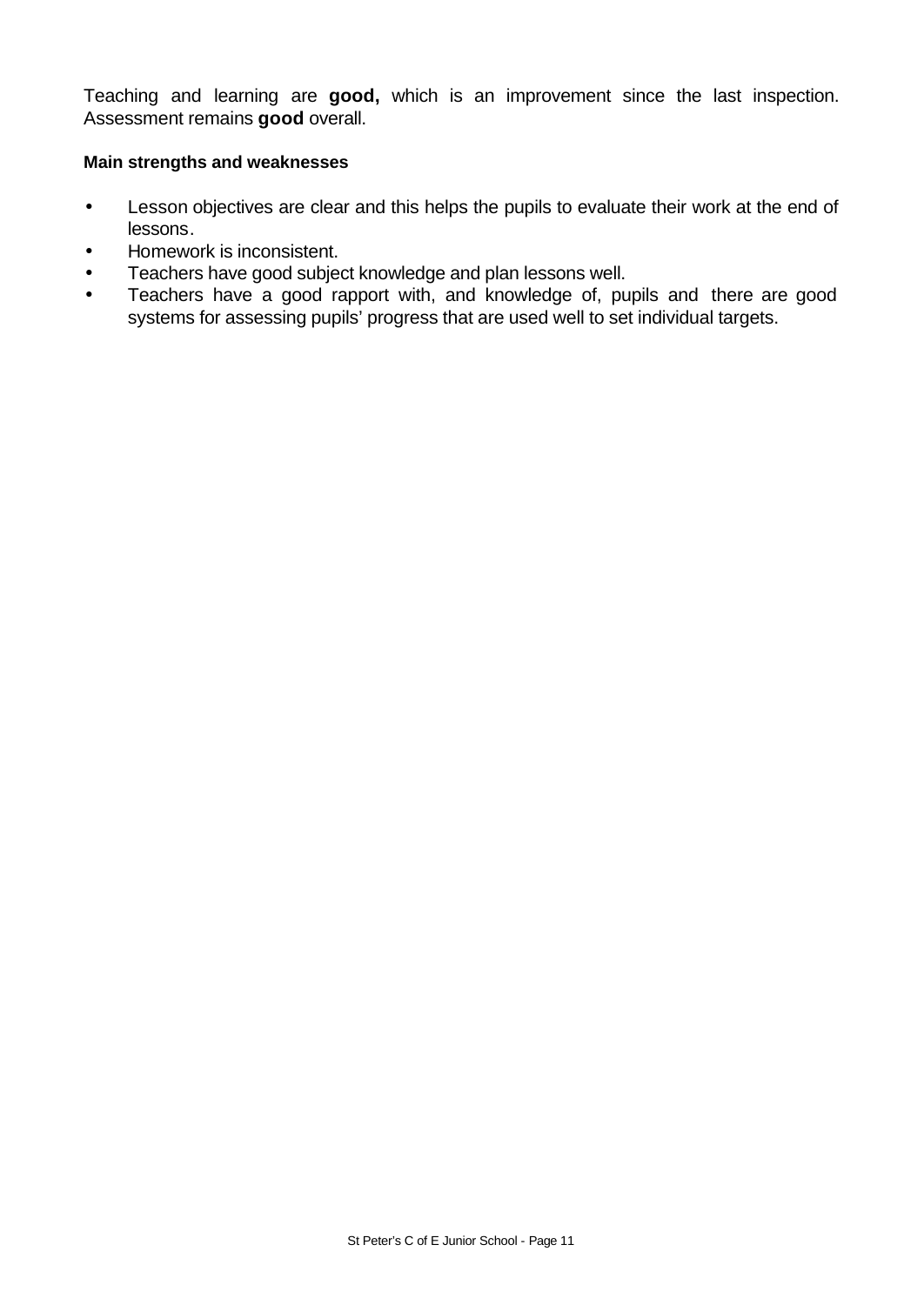# **Commentary**

- 11. Twice as many lessons are good or better than at the time of the previous inspection. No lessons are unsatisfactory which contrasts with the one in six unsatisfactory lessons found in the previous inspection report. The teaching of literacy is good and the teaching of numeracy is very good. This plays an important part in the pupils' learning of their basic skills of punctuation, grammar and understanding of number. The best mathematics teaching is characterised by a highly effective focus on developing pupils' mental mathematic skills through a wide range of strategies. The quality of support for pupils with special educational needs remains good and teaching assistants are used effectively during the main activity part of lessons to aid the pupils' learning and to ensure they make good progress.
- 12. Tasks are well matched to the learning needs of different pupils so that pupils of all abilities achieve well. The work is invariably challenging for able pupils, who respond well to the demands made of them. The systems for assessing pupils' progress are good and better use is now made of the information gained to highlight areas of weakness in learning and to set the pupils individual targets for improvement. This is particularly strong in English and mathematics and has a direct impact on the good and very good achievement in those subjects. The marking of pupils' work is consistently good, with regular, constructive comments on how to improve.
- 13. The teachers have good subject knowledge of the whole curriculum and planning is consistently good. This is an improvement on the findings of the last inspection. The teachers have a good rapport with the pupils and manage their behaviour consistently well, which stimulates a good ethos for learning and helps with motivation.
- 14. Most lessons proceed with a good pace and purpose but time is not always used efficiently as some lessons and assemblies over-run. Parents reported at their meeting that children are often delayed at the end of the afternoon session. A significant minority of parents expressed dissatisfaction with homework arrangements. Pupils share this view and report that the amount of work varies considerably between year groups and is particularly inconsistent in Year 6. Great demands are made of the Year 6 pupils, particularly in mathematics and science, for several weeks prior to, and in preparation for, the national tests.

#### *Summary of teaching observed during the inspection in 33 lessons*

| Excellent | Very good | Good     | Satisfactory | Jnsatisfactory | Poor | Very Poor |
|-----------|-----------|----------|--------------|----------------|------|-----------|
|           | 7 (21%)   | 19 (58%) | 7(21%)       |                |      |           |

*The table gives the number of lessons observed in each of the seven categories used to make judgements about lessons; figures in brackets show percentages where 30 or more lessons are seen.*

# **The curriculum**

The school offers a **good,** balanced curriculum, which provides a wide range of worthwhile learning opportunities. The accommodation is **excellent** and resources are **good**. This is an improvement from the last inspection.

#### **Main strengths and weaknesses**

- Curricular planning and balance have improved since the previous inspection.
- Provision for pupils with special educational needs is very good.
- There is a very wide range of sports clubs.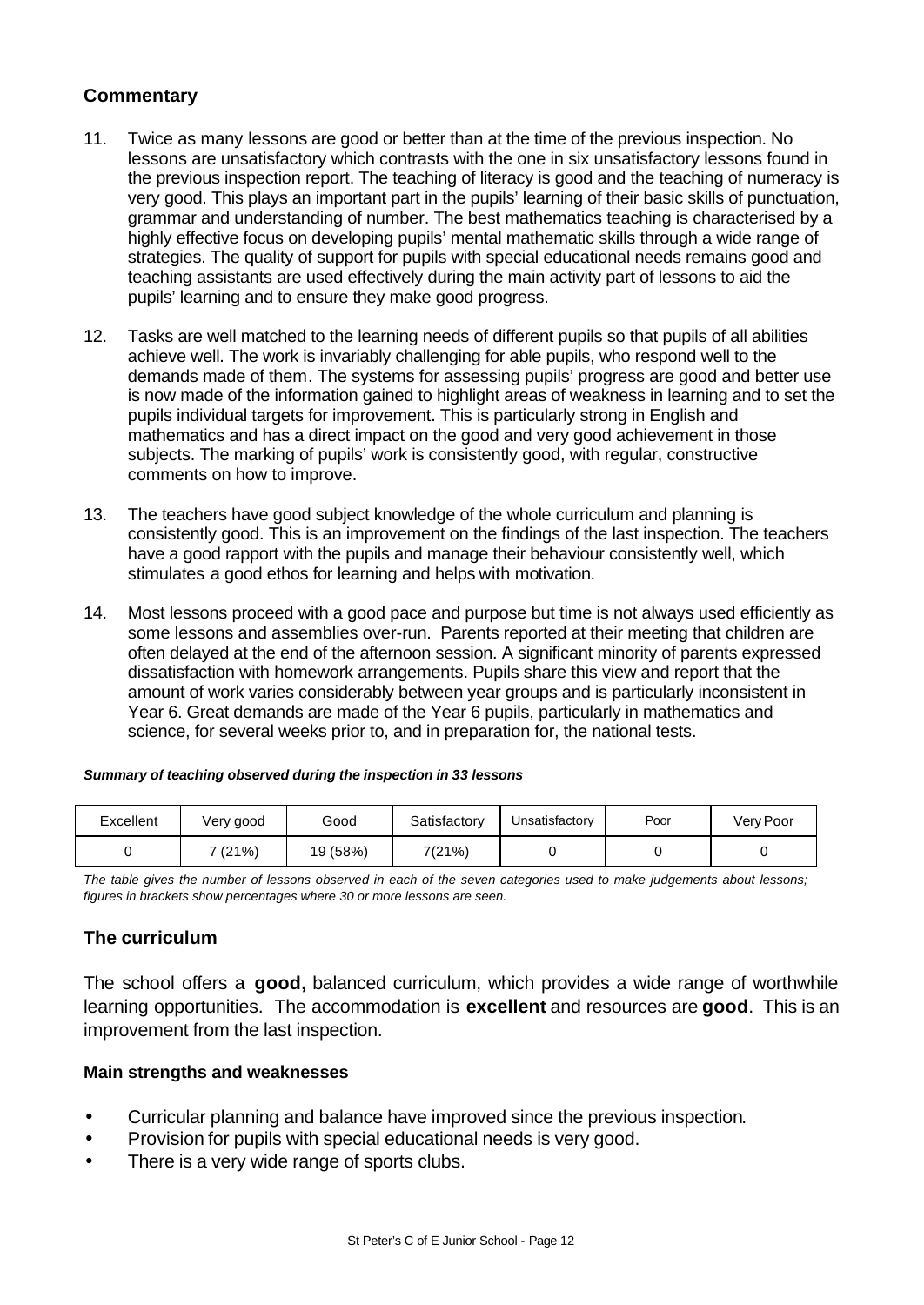- 15. Although there is an emphasis on the teaching of English and mathematics, the school offers a broad curriculum, with a strong focus on art and design and environmental studies, which has resulted in a more balanced curriculum than at the time of the last inspection. A quarter of the pupils take advantage of opportunities for instrumental music tuition and many of them go on to perform in the county youth orchestra. There are clear schemes of work for all subjects to fulfil the requirements of the National Curriculum, which is an improvement from the last inspection. Planning is securely based on national guidelines, adapted to meet the school's needs. The teachers plan carefully for the work which the pupils will do each term and each week. Religious education meets the requirements of the locally agreed syllabus. Total weekly teaching time is now in line with national recommendations for pupils of this age.
- 16. The school reviews the curriculum regularly. It seeks to develop the curriculum through innovation and by taking part in national initiatives such as 'Healthy Living and Learning'. It promotes links between subjects wherever possible and there are good opportunities for pupils to use their literacy, numeracy and information and communication technology skills across the curriculum, which has resulted in improved progress.
- 17. There is very good provision for pupils with special educational needs which has resulted in good, improved progress since the last inspection. Good quality individual education plans are drawn up for pupils who are experiencing difficulties with work or behaviour. These plans include clear, achievable targets and the resources and strategies that will enable the pupils to progress towards them.
- 18. The curriculum is enriched by a wide range of extra-curricular activities, which allows the pupils to pursue their interests and talents outside lessons. These include art, French, dance, cheerleaders and recorders. There is a particularly wide range of sports clubs on offer. The school has recently been very successful in area football, tennis, athletics, orienteering and cross-country running tournaments. The teachers enrich learning by organising a wide range of worthwhile school visits to places such as the Black Country Museum, Nottingham Castle and Museum, Rufford Abbey and Nottingham's Gurdwara. Pupils in Years 5 and 6 have the opportunity to participate in residential visits to the Peak District and Whitby, which enhances their experience. The pupils also benefit from the expertise of visitors, including police, musicians, dancers and history re-enactment groups.
- 19. There are sufficient teachers, with a wide range of experience and expertise, to meet the requirements of the National Curriculum. Teaching assistants provide effective support. Non-teaching staff contribute well to the daily running of the school. The accommodation is excellent, with spacious classrooms and additional rooms for resources and group work. Strengths include the information and communication technology suite, a large hall, a separate dining room, a specialist art and craft room and a studio/ television room. The reference library, though small in size, is easily accessible and contains a good range of non-fiction books. Outside, there are extensive playgrounds and sports fields. There are plenty of resources to support teaching and learning in all subjects. There has been particularly good improvement since the previous inspection in resources available for the teaching of information and communication technology. The excellent accommodation and good resources have ensured good learning opportunities can be provided.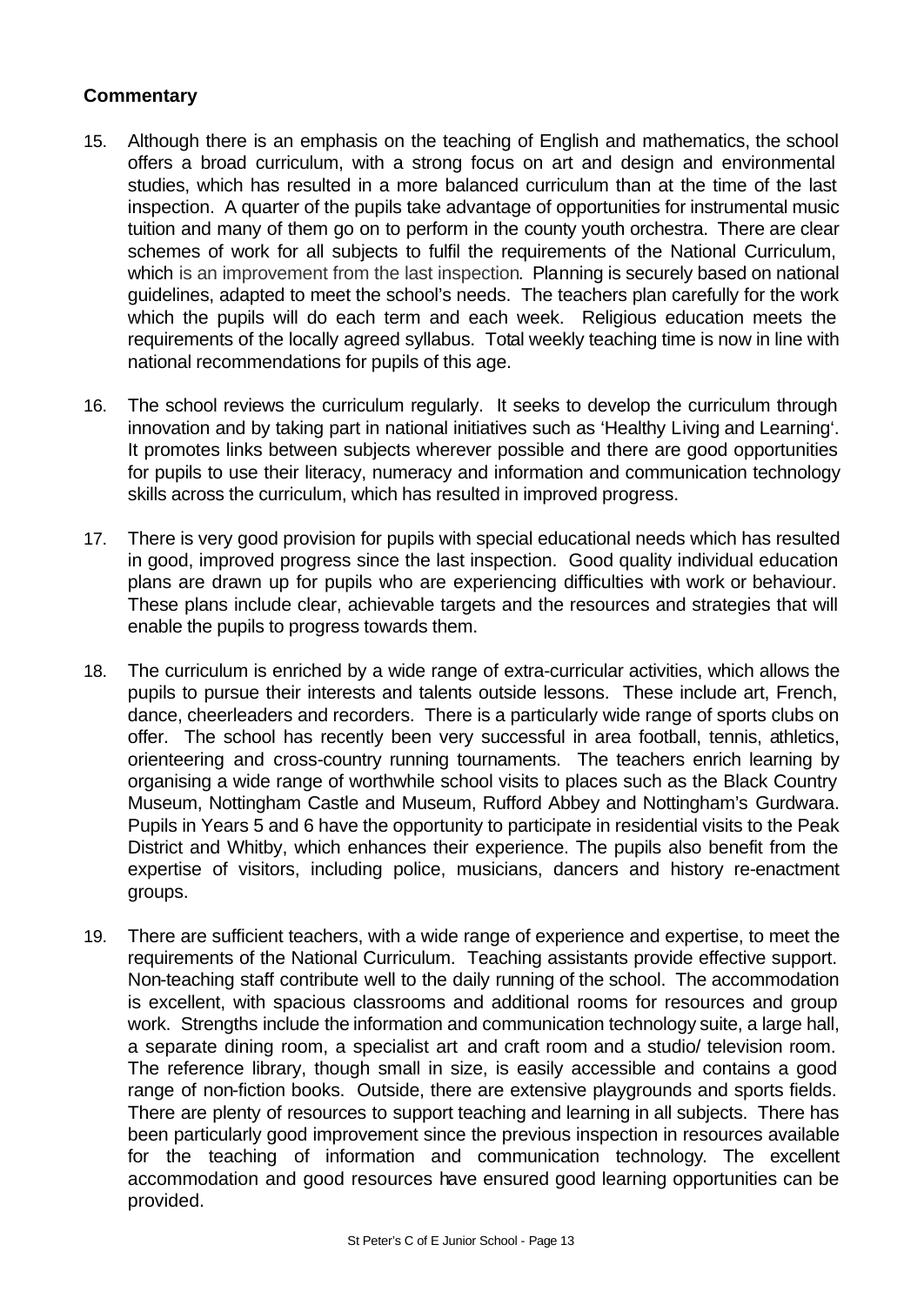# **Care, guidance and support**

The school's **strong** caring ethos is reflected in the high standards of health, safety, and personal guidance that help pupils to feel safe, and to grow in self-esteem. The school makes **satisfactory** provision for seeking, valuing and acting on the views of pupils. This reflects the findings of the last inspection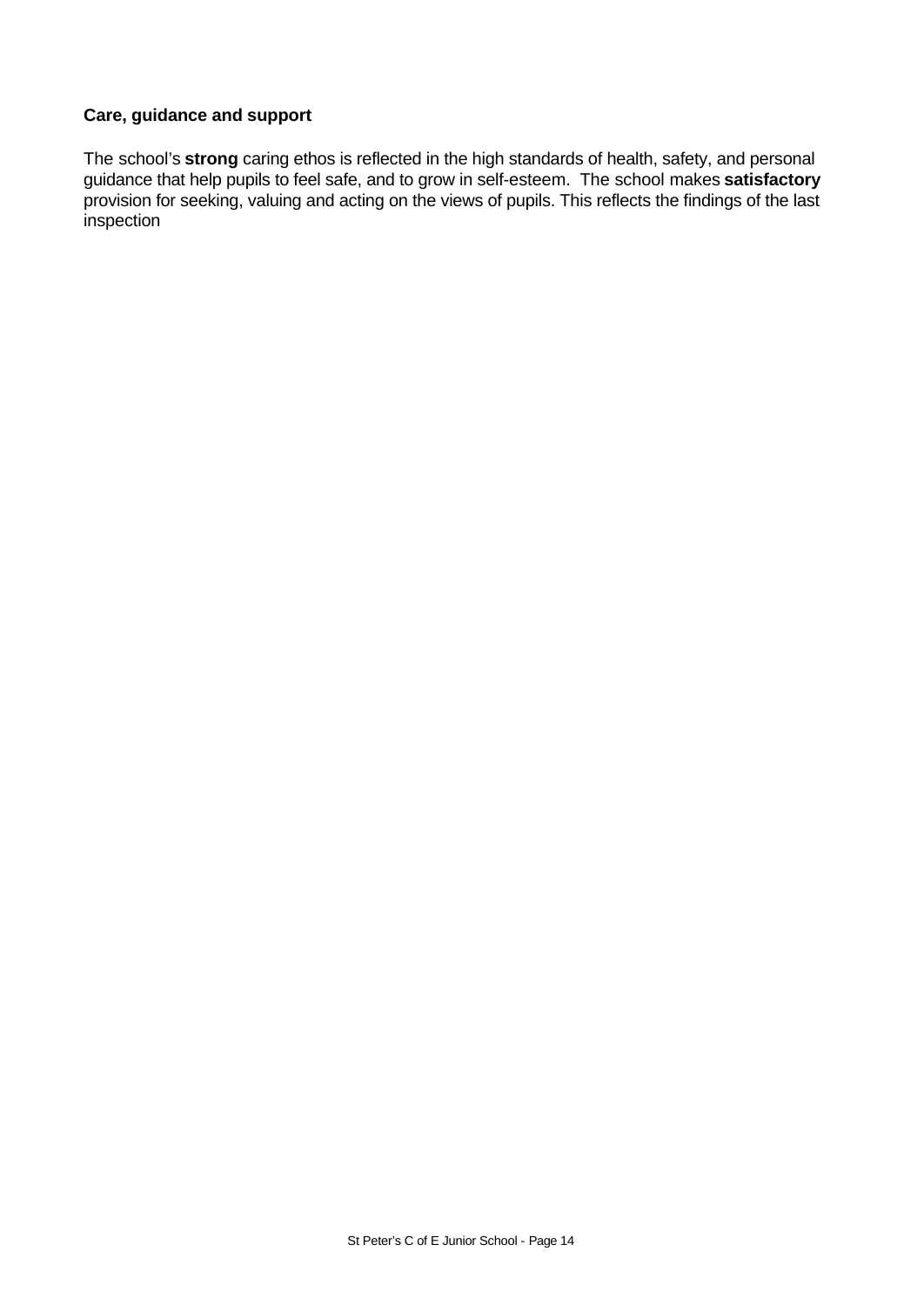#### **Main strengths and weaknesses**

- There are sensitive arrangements for pupils' care and well being.
- The school's intimate knowledge of each individual ensures effective monitoring and support.
- Some Year 6 pupils are made anxious by the homework demands placed on them before national tests.

#### **Commentary**

- 20. The main features of the school's care provision are the detailed and effective arrangements for maintaining pupils' health and safety. Statutory requirements are met and stringent security arrangements make pupils feel safe and cared for. The designated child protection officer is well trained and experienced. The officer ensures that all adults in the school receive updated information, and that they maintain a high level of alertness. All members of staff are trained in first aid and the co-ordinator ensures that proper records are maintained. The resultant climate of well-being makes a good contribution to pupils' learning.
- 21. The school knows its pupils well and makes effective arrangements for tracking their academic and personal progress in line with its caring Christian ethos. Individual needs are assessed and targeted. However, some Year 6 pupils reported anxiety about the homework demands before national tests, which reflected the views of some parents at their meeting. Proper records are maintained and updated and pupils demonstrate that they feel confident in approaching known adults in the school for advice and support. The headteacher operates an open door policy, and several pupils were seen to make good use of this facility. The knowledge that they are cared for helps pupils to grow in confidence and self esteem, and thus contributes to their all round education.

#### **Partnership with parents, other schools and the community**

The school maintains **satisfactory**links with parents and with other schools and colleges, while its links with the community are **good.**

#### **Main strengths and weaknesses**

- There are productive relationships with local churches of different faiths.
- Communications with parents do not sufficiently encourage and support them to be fully involved in the education of their children.

- 22. Ministers from several churches have taken the daily assembly and pupils have undertaken educational visits to places of worship, such as a synagogue and a temple. In this way, they are introduced to different religions and cultures that contribute to their all-round education as members of a caring community.
- 23. Parents contribute to their children's education by ensuring their regular attendance. Some parents take an even more active part by helping in the classroom, or with educational or sporting activities. Others support the school through the activities of the 'Friends of St Peter's'. Parents responding to the questionnaire indicated their full approval on almost every aspect of the school's provision for their children. On the matter of communication with parents, however, and in particular relating to homework, a significant minority expressed some dissatisfaction and the inspection team shares the concerns. Although reading logs are used well, parents suggest that if they are to make a worthwhile contribution to the education of their children they should be better informed about what their children need to work on and should be consulted on matters such as homework. They point to inconsistencies in the allocation of homework across the school. While the homework policy is clear and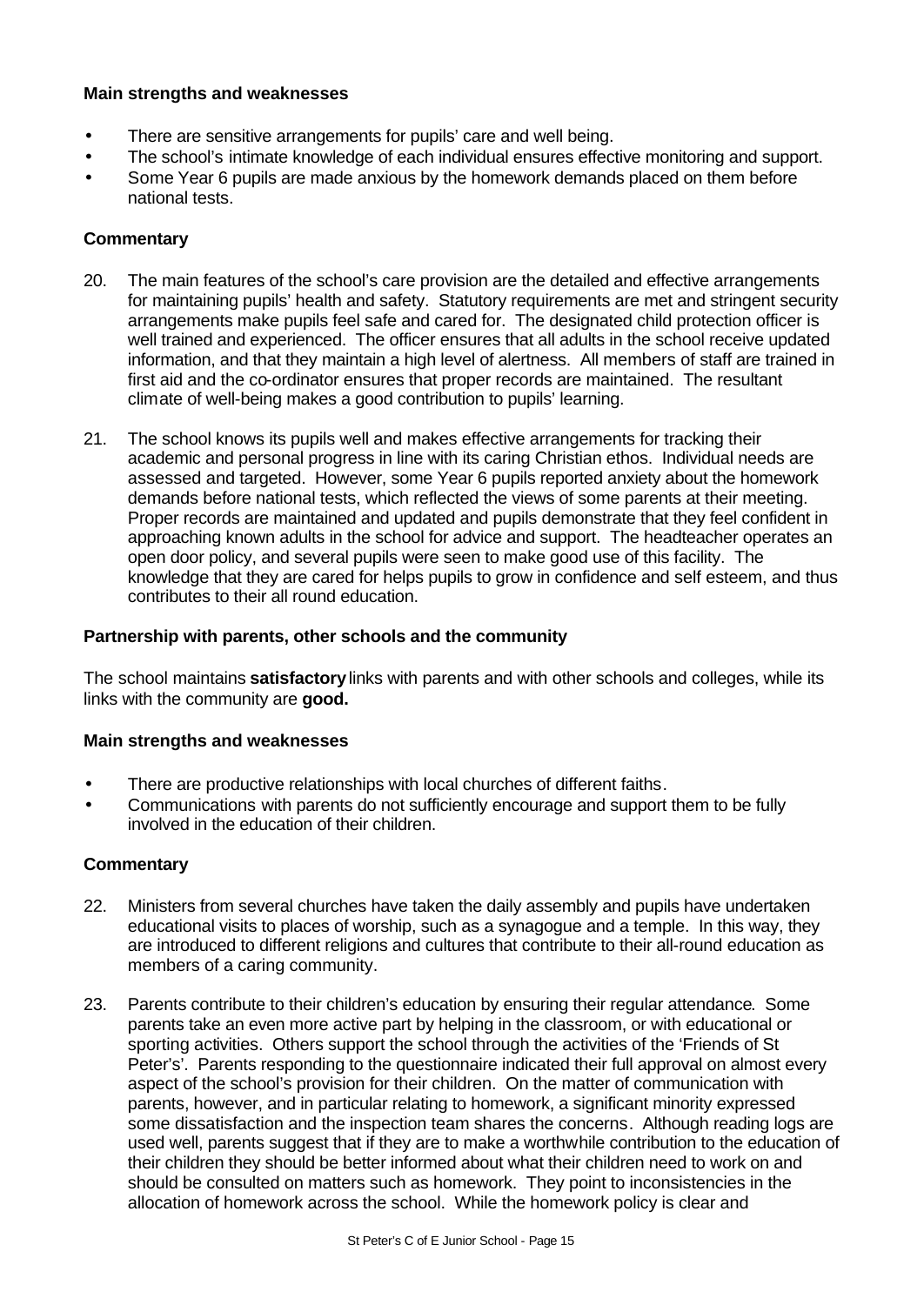comprehensive, it is interpreted and applied in different ways by different teachers, causing some confusion for parents.

24. Parents of pupils with special educational needs are kept fully informed of the targets set for their children and of their progress. They are invited to the regular reviews of their children's individual education plans and they are involved in the setting of new targets. Meetings with parents are held regularly to discuss pupils' progress. Both the annual reports and the pupils' own self-evaluation reports, which are sent home, contain useful targets for future improvement. The arrangements for pupils' joining the school in Year 3 and links with other schools are satisfactory. There are good links with the community of Ruddington. This reflects the findings of the last inspection.

# **LEADERSHIP AND MANAGEMENT**

The leadership, management and governance of the school are all **good**. This is an improvement overall on the findings of the last inspection.

#### **Main strengths and weaknesses**

- The good leadership of the headteacher is characterised by idealism and clear sighted commitment to the pupils' best interests.
- Key members of staff give valuable support.
- The governing body is effective and purposeful.
- The school's resources and finances are well managed.
- Curriculum leaders fulfil their role effectively.
- A few policies are not implemented consistently.

- 25. The headteacher provides good leadership to the school community. He has a very clear vision of education and high aspirations for the pupils. He has created an ethos where all pupils are welcomed, whatever their gender or ethnic background, and has introduced a clear race equality policy, which is effectively translated into consistent practice. Good provision is made for pupils of all abilities. The headteacher has motivated the staff to work very effectively as a harmonious and competent team. He receives good support from the senior teachers, particularly with regard to assessment and the provision for pupils with special educational needs. Co-ordination of special educational needs provision is very good which has ensured improved provision since the last inspection. The co-ordinator liaises closely with class teachers in the drawing up of pupils' individual education plans and with relevant outside agencies. There is good liaison with special educational needs staff in the local secondary school, which helps when these pupils transfer.
- 26. The governors operate as an effective body holding properly conducted meetings with agenda and minutes, at least termly. They have a good understanding of the strengths and weaknesses of the school, their strategic role in monitoring the standards and provision in the school and planning its future development. They fulfil all their statutory obligations.
- 27. The school is well managed and operates as an orderly community. Monitoring arrangements by the staff and governors are well established, particularly in English and mathematics to ensure the above average standards are maintained. Good analysis is made of the assessment data on pupils to set individual targets and whole school priorities. There are many good policies that have been introduced in response to the last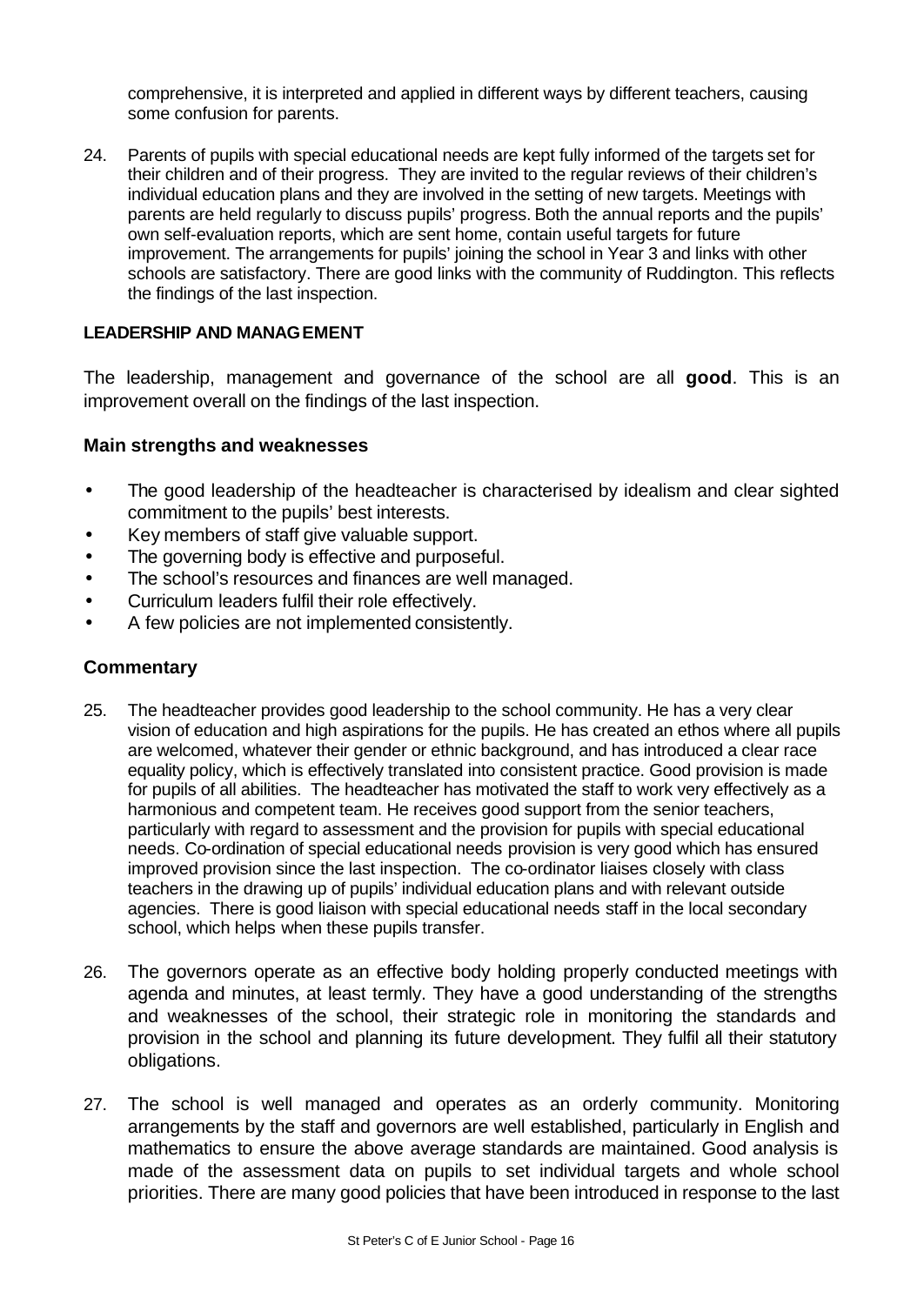inspection report. However, these are not always carried out consistently in practice and this inconsistency in the case of homework leads to dissatisfaction from a significant proportion of pupils and parents. A very helpful checklist and policy has been written for the curriculum co-ordinators, which has ensured they fulfil their role effectively. There are good arrangements for the continuing development and training needs of staff.

- 28. The school has managed its resources and finances well. Although the income and expenditure per pupil is below average, this is a well-resourced school. There are good arrangements for monitoring the school finances and the school lives comfortably within its budget. The school monitors its expenditure to achieve good value at all times.
- 29. The local education authority has given effective support to the school's improvement process. It has given particularly helpful advice on the school development plan, which is now a briefer document with fewer targets and clearer intentions. The upsurge in results in Year 6 and the good achievement of all pupils is a reflection of the effective leadership and management of the school, which has created an ethos of high aspiration, particularly for standards in English, mathematics and science.

| Income and expenditure $(E)$ |         | Balances (£)                        |        |
|------------------------------|---------|-------------------------------------|--------|
| Total income                 | 555,967 | Balance from previous year          | 37,576 |
| Total expenditure            | 521,158 | Balance carried forward to the next | 34,809 |
| Expenditure per pupil        | 2,291   |                                     |        |

#### *Financial information for the year April 2002 to March 2003*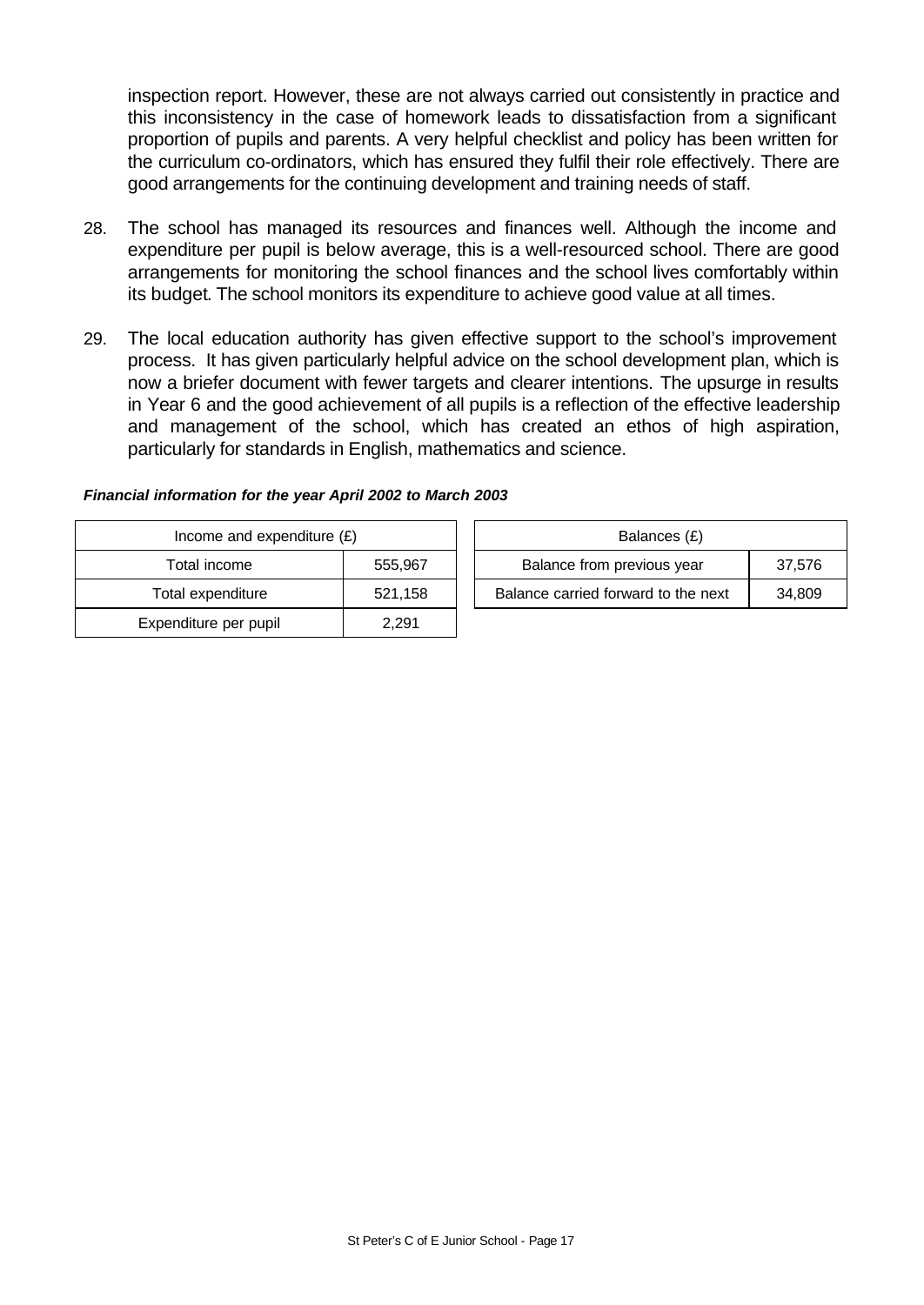# **PART C: THE QUALITY OF EDUCATION IN SUBJECTS**

# **SUBJECTS IN KEY STAGE 2**

# **ENGLISH**

Provision in English is **good**.

### **Main strengths and weaknesses**

- The performance of pupils in the 2003 national tests in Year 6, measured against their prior attainment, was outstanding.
- The percentage attaining both the expected level and the higher level in those tests were both above the national average.
- Boys have performed particularly well in Year 6 national tests for the last two years.
- The quality of pupils' writing is consistently good.
- Standards of reading are good.
- Standards of spelling are not as good as other skills.

- 30. The school has performed particularly well in the national tests in Year 6 for the last two years. Girls' performance is much better than their own gender nationally and boys do even better. Pupils of all abilities achieved as high standards as could be expected of them in the tests. Their high results reflect good teaching and preparation.
- 31. The standards in English in the current Year 6 are above average, maintaining the standards identified in the previous inspection report. Pupils' attainment on entry to the school is above average so this reflects sustained progress. Pupils are doing well to maintain this level and there is every indication that most pupils are working close to their capacity. Pupils with special educational needs receive very good provision, with clear targets in individual education plans, so they make good, improved, progress. Able pupils respond well to challenging tasks and the very few pupils from minority ethnic backgrounds are progressing well. Achievement is therefore good overall.
- 32. The school has placed considerable emphasis on improving standards in writing, which are good. Pupils benefit from a wide range of stimuli to present newspaper reports, dialogue for plays, arguments for and against current issues and descriptive writing of a universally good standard. Good routines are in place to encourage pupils to plan their writing, draft a first version and use dictionaries. The pupils receive regular opportunities to write at length in all years and much of the writing displays an accurate command of grammar and punctuation and a wide vocabulary based on interesting ideas.
- 33. Standards of reading are above average throughout the school. The reading logs have helpful guidance for parents and pupils. They are used consistently throughout the school to promote regular reading. Shared reading opportunities in the first part of literacy lessons are characterised by fluent reading by almost all pupils. For instance, pupils in Year 6 read, the rhyming couplets in Roald Dahl's 'Revolting Rhymes' expressively.
- 34. The presentation of work is consistently good. Some extended writing in Year 5 contains interesting ideas, which are well developed and particularly impressive. Pupils follow a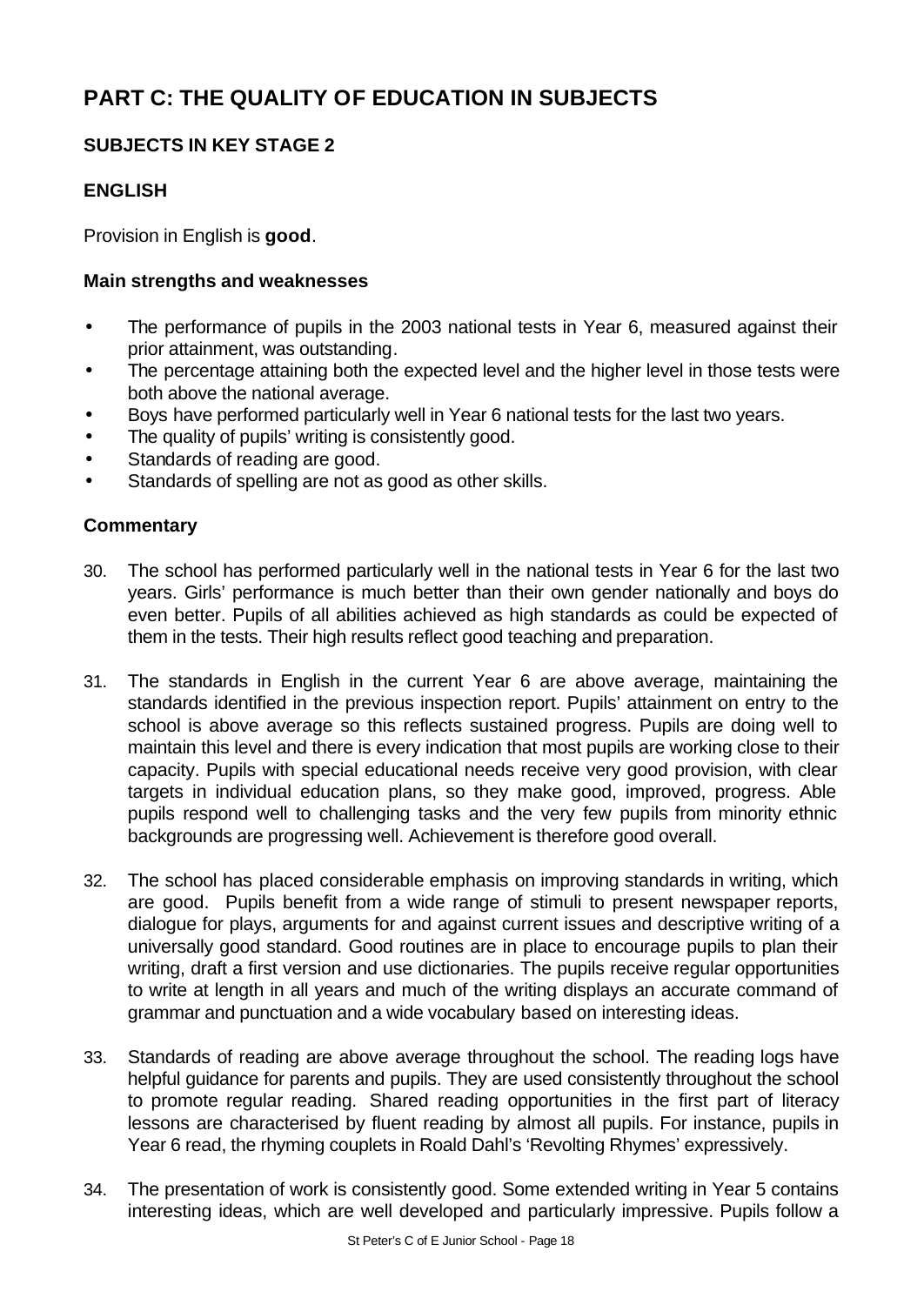commercial scheme so that their writing is legible and consistently formed. Standards of spelling are more variable and are no better than satisfactory.

- 35. The school has focused less strongly on the skills of speaking and listening and, although standards are satisfactory, they are not as good as in reading and writing. Pupils listen politely to the teacher and other pupils during lessons and they talk confidently and clearly.
- 36. The quality of teaching and learning is consistently good throughout the school. The National Literacy Strategy is firmly embedded into consistent policy and practice, so that standards of literacy are above average. All teachers have good subject knowledge and plan their lessons thoroughly. Lessons have very clear learning objectives, which are emphasised at the start and end of lessons. Good teaching of poetry emphasises the importance of rhythm and rhyme and helps pupils understand syllable structure. In a very good lesson in Year 4, the teacher modelled an example of a persuasive letter and gave a clear structure for pupils of all abilities to write a letter in a similar form about another issue. Very good guidance is given in wall displays to help pupils with their work. When the teaching is very good, it is characterised by a strong sense of purpose with quick, timed tasks. Occasionally, however, the introductions to lessons are overlong so that pupils' learning is less effective as their concentration wanders.
- 37. The leadership and management of the subject continue to be good. A regular process of monitoring teaching, pupils' work and teachers' planning maintains standards. There are good systems to assess pupils' progress and these are used to set individual targets to enhance pupils' progress. The school has set ambitious targets for the national tests in Year 6 and is well placed to maintain the above average standards.

# **Language and literacy across the curriculum**

38. Pupils are given regular opportunities to write at length in most subjects. There are very good examples of written work in science and on historical topics, particularly in Year 5. Few opportunities are taken to provide writing opportunities in religious education however.

# **MATHEMATICS**

Provision in mathematics is **good.**

#### **Main strengths and weaknesses**

- Current standards in Year 6 are well above average.
- Teaching is consistently good and this is a significant factor in good achievement.
- There are good opportunities for the pupils to use mathematical skills in other subjects.
- Subject leadership is good and has been a significant factor in the high standards achieved.

#### **Commentary**

39. All groups of pupils achieve well. By Year 6, standards in basic numeracy and in other areas of mathematics are well above average, which reflects the findings of the previous inspection and results in the 2003 national tests. Most pupils are on course to attain the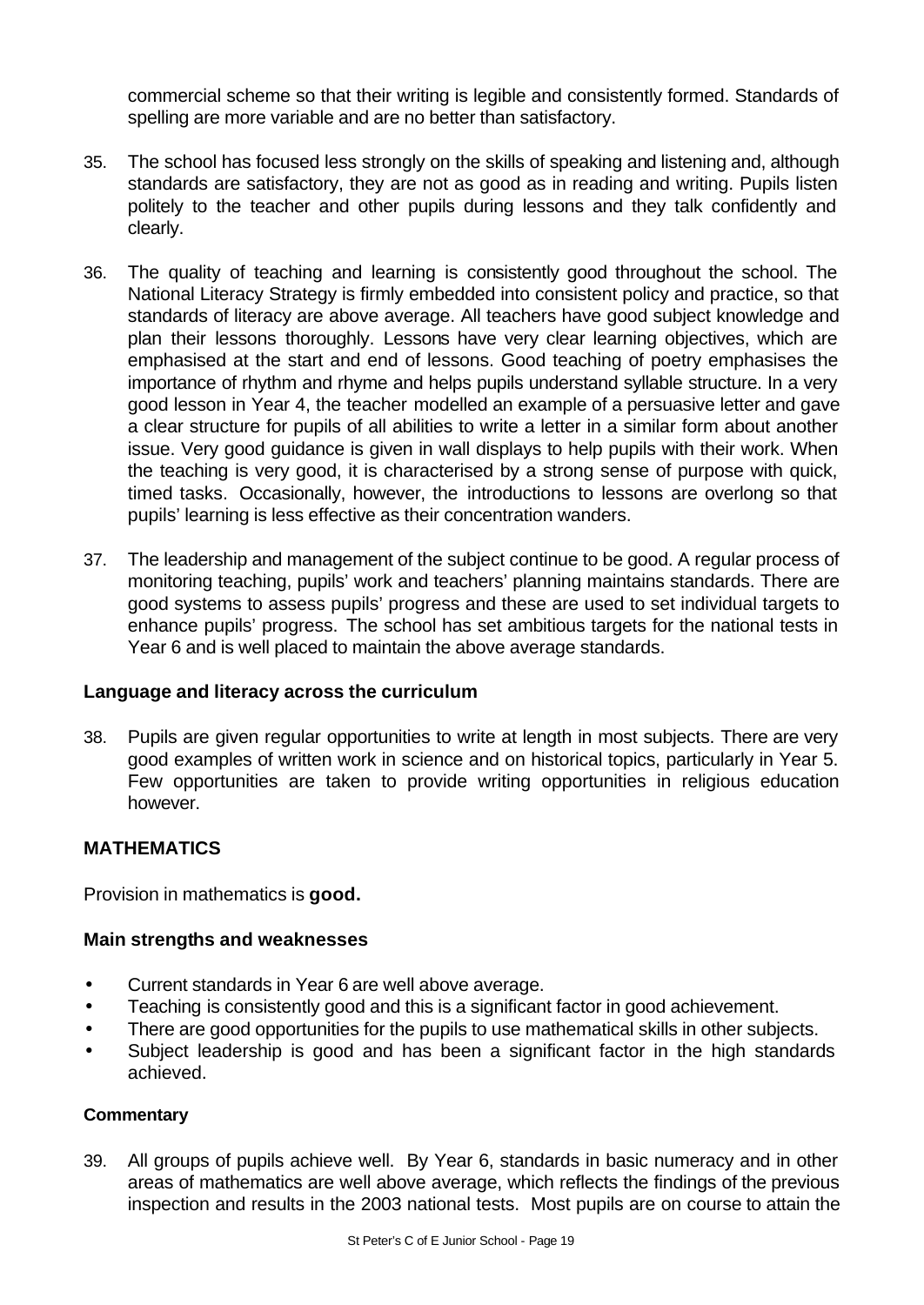expected National Curriculum Level 4 and the more able pupils make such good progress that high proportions are on course to attain the higher Level 5. Boys and girls attain equally.

- 40. The pupils show quick mental recall of number facts and use written methods very effectively in short and long multiplication. They record data very accurately by means of graphs and tables and are very good at interpreting the information contained in graphs. They apply their knowledge very well to solve real life problems, including money, time, ratio and proportion.
- 41. Teaching and learning are consistently good, which is an improvement since the previous inspection. There are examples of very good teaching and this is a significant factor in pupils' achievement. It results in even higher standards in mathematics than English and science. Lesson planning is very good. There is a strong focus on developing the pupils' mental mathematics skills and the teachers employ various strategies to do this. In lessons in Year 3, for example, the teachers made effective use of various games, which made learning fun, whilst at the same time helping the pupils with basic numeracy. There is a strong focus on developing the pupils' problem solving skills. The teachers make learning real, which motivates the pupils. In a Year 4 lesson, the pupils priced school play equipment from catalogues, working within a limited budget.More use is made of information and communication technology than during the previous inspection. In a Year 6 lesson, the teacher used the inter-active whiteboard to good effect in modelling how a line graph should be presented.
- 42. Teaching assistants are well deployed and they support individuals and groups effectively. The provision for pupils with special educational needs is very good. The teachers encourage the use of correct mathematical terms and this has a good impact on learning. All groups of pupils are fully included in learning, with the result that all of them, including those with special educational needs, make good progress. The teachers match work well to pupils' differing needs. This is helped by the allocation of pupils into groups according to their ability, throughout the school. The teachers mark pupils' work positively, often suggesting ideas for improvement.
- 43. The acting co-ordinator is covering for the maternity leave of the permanent co-ordinator. Subject leadership is good and is a significant factor in high standards. The co-ordinator checks the quality of planning and teaching, with a view to sharing good practice, and she checks samples of pupils' work to gain an overview of standards. There are good procedures for assessing and tracking the pupils' progress. The teachers make good use of information gained from assessment to plan subsequent learning. Homework arrangements however, are inconsistent throughout the school, which causes some concern to older pupils and a significant minority of parents.

# **Mathematics across the curriculum**

44. There are many opportunities for the pupils to make good use of their mathematical skills in other subjects. In science, for example, pupils in Year 6 carefully measure angles of reflected light and the distance travelled by objects on surfaces, which display varying degrees of friction. Pupils in Year 4 use diagrams accurately to classify small creatures. In geography, higher attaining pupils in Year 6 use six-figure co-ordinates to locate map features and they use directions and bearings accurately in a local geography study.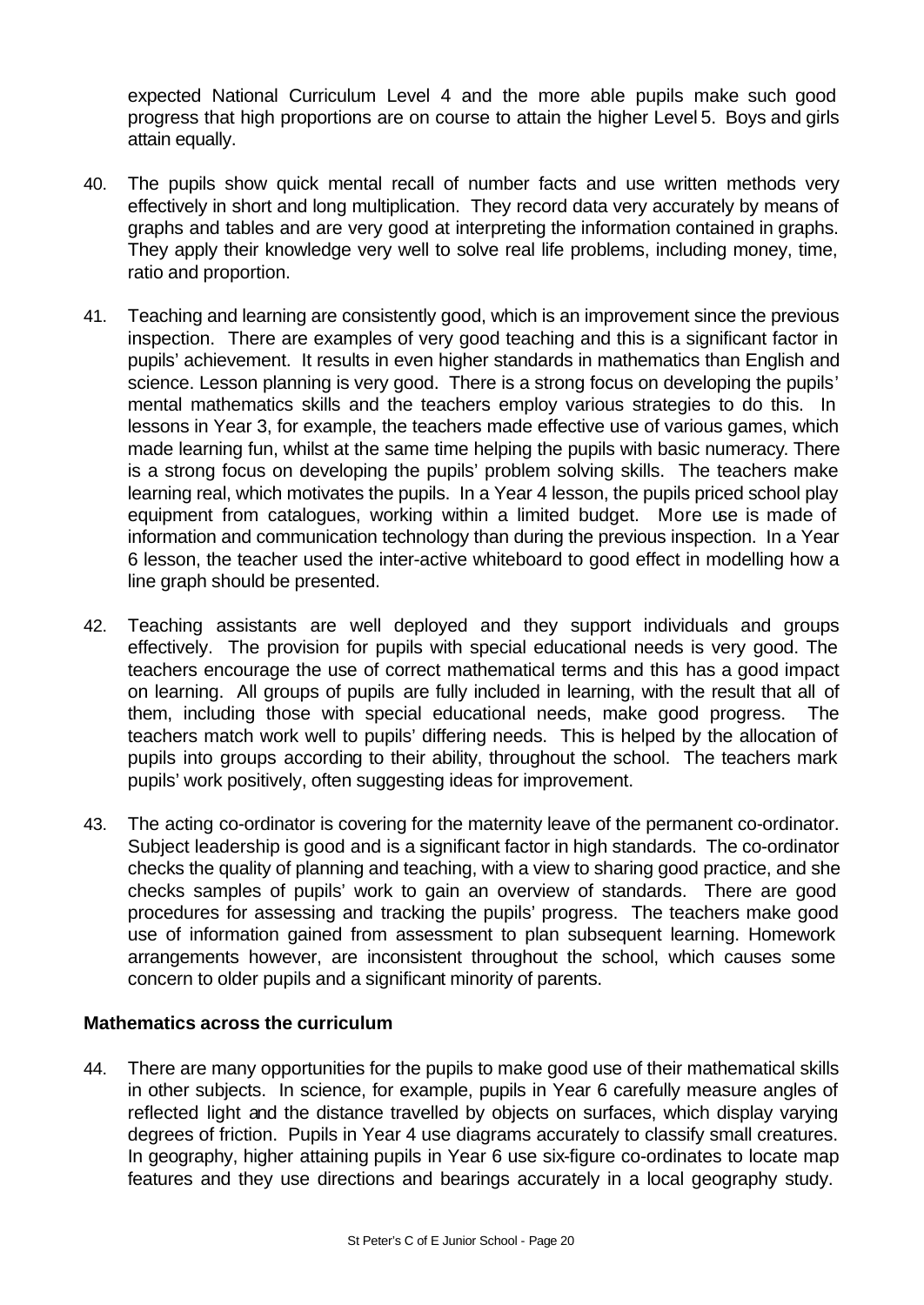They draw accurate graphs to depict temperature and rainfall in Kingston, as part of a study of Jamaica.

# **SCIENCE**

The quality of provision in science is **good.**

#### **Main strengths and weaknesses**

- Pupils do well in national tests, achieving above average results.
- Standards are above average in knowledge and understanding in all year groups.
- Teaching is good, with some very good aspects.
- A broad curriculum provides depth to the pupils' learning.
- Assessment procedures are good, but there is not sufficient analysis of test responses.
- Pupils in Year 6 find homework demands stressful.

- 45. Standards continue to be above national averages in Year 6, as they were at the time of the last inspection. Able pupils make good progress and the number of pupils achieving the higher Level 5 is well above the national average. Pupils enter the school with attainment that teachers assess to be above average and make good progress throughout the school. There is no significant difference in attainment between boys and girls, and pupils with special educational needs achieve well.
- 46. Teaching is good overall, and there are elements of very good teaching in Years 5 and 6. Since the last inspection, science has been taught as a separate subject, with weekly lessons and clear, detailed planning for every aspect. Although cross-curricular links are still included in the planning, as they were when science was taught as part of a wider 'topic', this practice is now more effectively used to enhance the quality of pupils' learning. When pupils in Year 5 were studying 'sound', for example, they made musical instruments in their design and technology lessons, after researching the range and quality of instruments across the world through Internet sources. They were able to 'perform' with their finished products, recognizing the processes required for improving the sound through applying scientific concepts about vibrations. All pupils do the same task in most classes, which limits the opportunities for higher achieving pupils to extend their thinking at times.
- 47. The school concentrates hard on ensuring that pupils do well in tests, providing very detailed revision sessions throughout the autumn and spring terms of Year 6, when pupils produce work of a very high standard. This is further enhanced by heavy homework demands from the end of March. Pupils find these daily requirements stressful. Teachers mark class work regularly, giving pupils developmental points to improve their learning. Assessment procedures are very thorough, recording weekly test results for older pupils, and tracking improvement or otherwise against the requirements of the National Curriculum in each year group. The school has rightly identified the need to analyse key areas where groups of pupils make less progress than expected so that the individual learning needs are addressed more specifically in order to raise standards further.
- 48. Pupils have good attitudes to learning, and enjoy the practical activities that teachers have planned for them. The range and thoroughness of these investigations have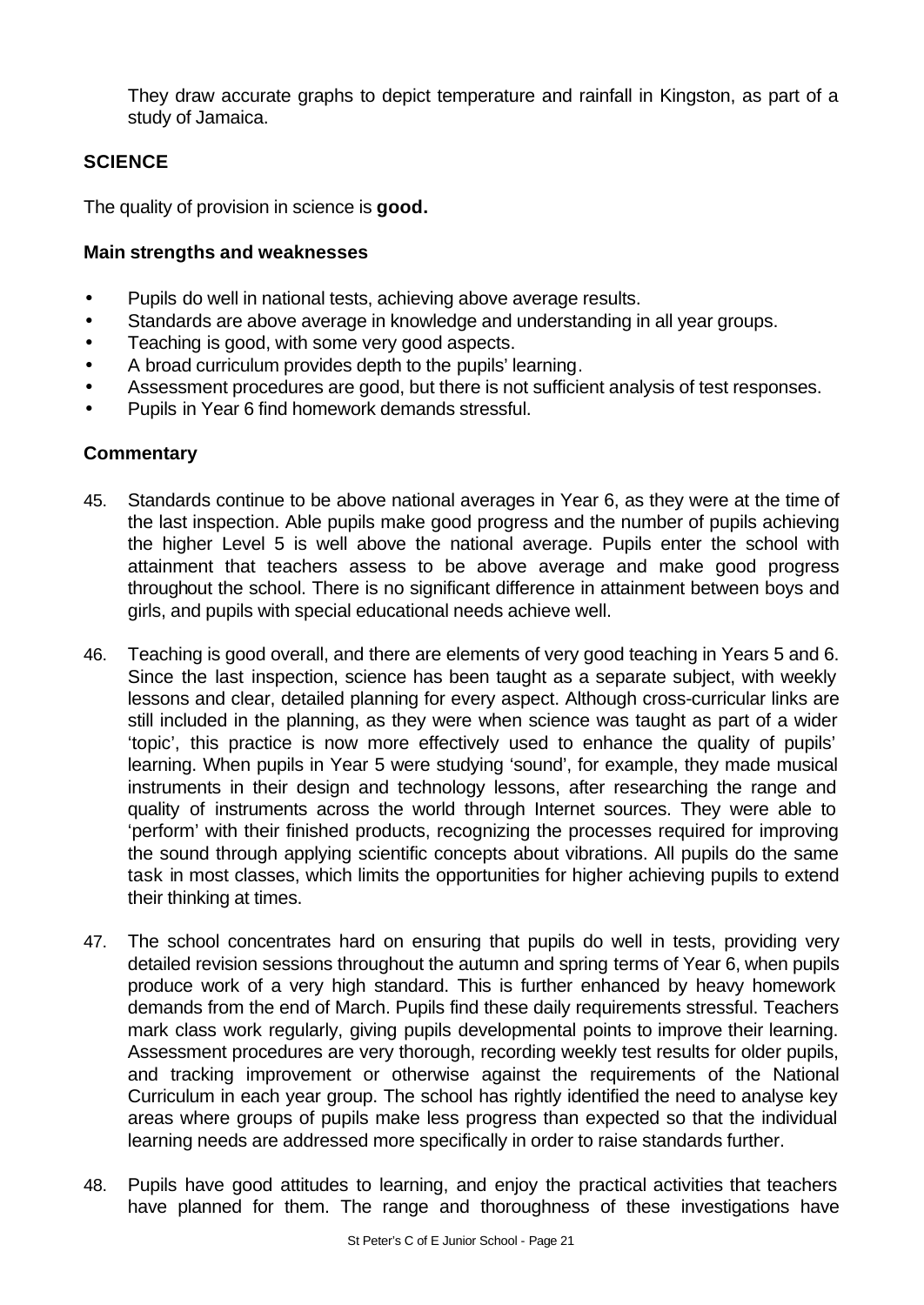improved markedly since the last inspection. Pupils in Year 6, for example, extended their understanding of the human body by recording their own breathing rate before and after exercise, and then used that experience to consider the impact on the lungs of smoking cigarettes. This built on the work completed in Year 5, when the topic was studied in less detail, alongside considerations about the effects of alcohol and drugs. In both year groups, pupils are able to explain their findings in a mature and sensible way, using technical language such as trachea and bronchus when describing the respiratory system, and talking about the differences between legal and illegal drugs. Pupils in all classes record their experiments appropriately, and by Year 6 all pupils are able to use a suitable format that encourages them to understand the key scientific learning from each investigation. Most pupils take great pride in the presentation of their work. Booklets produced by Year 5 pupils are of a high standard, using information and communication technology to enhance some good content.

49. The leadership and management of the subject are good. The co-ordinator has worked effectively to improve teaching and learning in science, and to support colleagues in implementing required changes. There has been good improvement since the last inspection. Resources are very well organised and of good quality.

# **INFORMATION AND COMMUNICATION TECHNOLOGY**

Provision in information and communication technology is **good** and has improved since the last inspection.

### **Main strengths and weaknesses**

- Standards are average and rising.
- More use is now made of information and communication technology in teaching and learning across the curriculum.
- Subject leadership is good and is a significant factor in improved provision.

- 50. By Year 6, all groups of pupils achieve satisfactorily. Standards are average, which is an improvement since the previous inspection. Boys and girls attain equally. The pupils access the Internet to communicate by e-mail and to research information in a variety of subjects, such as a study of Jamaica in geography. They are increasingly using their information and communication technology skills widely to enhance learning across the curriculum. They make effective multi-media presentations on topics such as the attractions of Ruddington to analyse data carefully and to generate questions.
- 51. Teaching is good and has improved since the previous inspection as a result of the teachers' greater subject knowledge. There are examples of very good teaching. The teachers are much more confident now in using information and communication technology, particularly the newly installed interactive whiteboards, to enhance teaching and learning of specific information and communication technology skills and to enrich learning across the curriculum. In mathematics, for example, this helped pupils in Year 6 in the drawing of accurate graphs and in science it helped the pupils to consolidate their understanding of the function of the lungs. Improved teaching is leading to rising standards and to the pupils' good achievement. There is a satisfactory balance between direct teaching of skills and providing opportunities for the pupils to learn independently.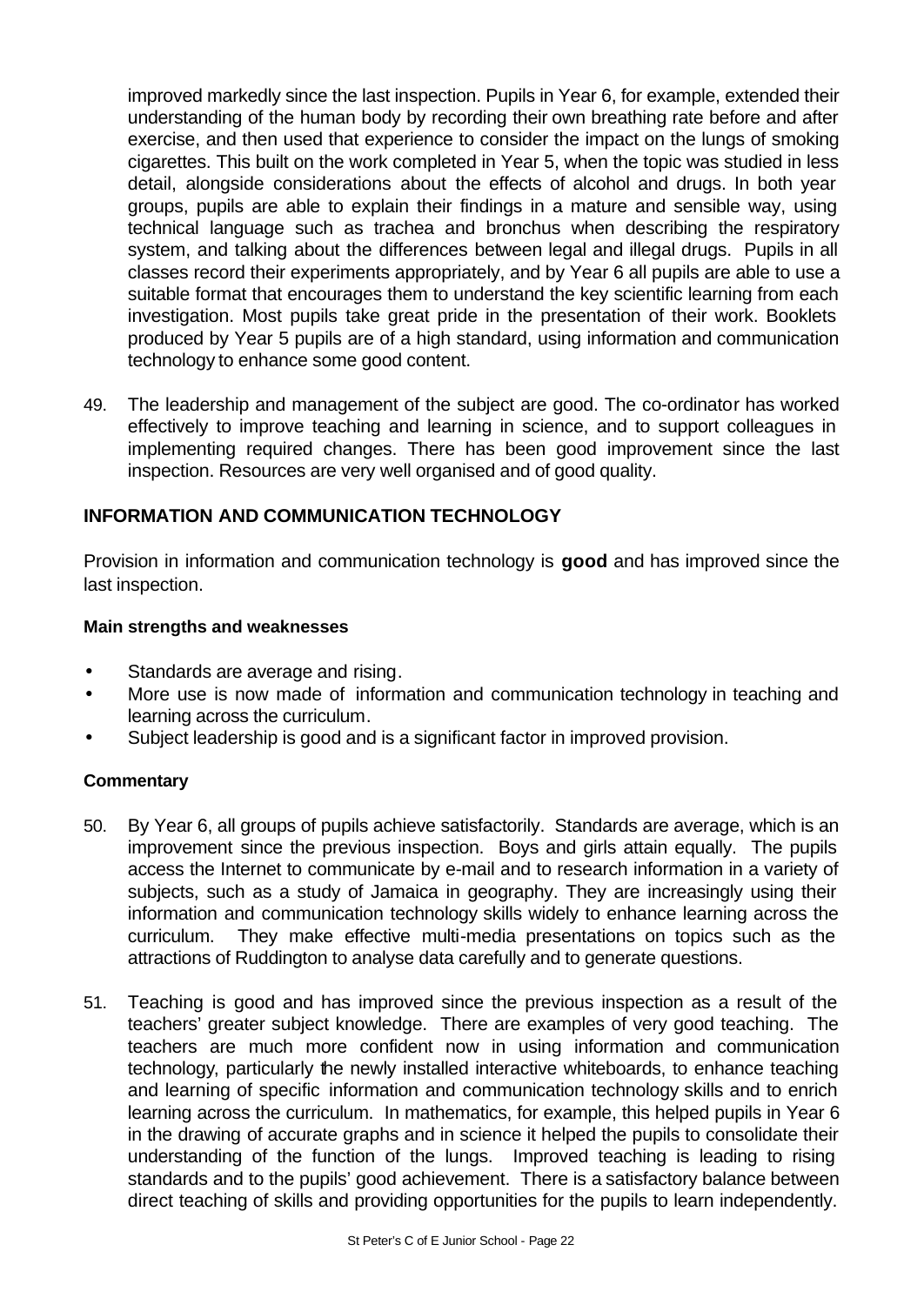Teaching assistants provide valuable support in the information and communication technology suite. Wherever possible, the teachers harness pupils' experiences of information and communication technology at home.

52. At the heart of the subject's development has been extensive investment in necessary hardware and software, which has been influential in improved standards though resources for control technology are under-developed. Good subject leadership and management have contributed to improvement in information and communication technology. There are good procedures in place for assessing and recording the pupils' progress.

### **Information and communication technology across the curriculum**

53. Much better use is made of information and communication technology across the curriculum than at the time of the last inspection. In art and design, the pupils generate imaginative pointillism pictures in the style of Georges Seurat. They produce effective graphic modelling, in creating eye-catching symmetrical patterns. The pupils use databases to analyse data carefully and to generate questions. Pupils in Year 3, for example, search a database to find out about the habitats and diet of birds. Publishing skills are satisfactory. The pupils adjust the style, size and colour of fonts to make text appealing, for example in writing about Henry V111, in producing a newspaper set in ancient Egypt and in describing school visits. In work linked to a recent history visit, pupils in Year 5 combine text and graphics effectively to produce leaflets advertising the Black Country Living Museum.

### **HUMANITIES**

- 54. Insufficient lessons were observed in **geography** and **history** to make an overall judgement on provision. No detailed judgements are possible about teaching. However, an analysis of pupils' work indicates that all groups of pupils achieve satisfactorily and standards are average. This represents a decline in geography since the findings of the last inspection. It is clear that the pupils are taught a broad, balanced curriculum, which meets the requirements of the National Curriculum in both subjects.
- 55. Although no lessons were observed in **history**, examination of past work suggests standards are average, in line with the findings of the last inspection. The periods of history studied are largely taught through a topic approach and there are some good individual projects, particularly in Year 5, where the presentation is excellent.
- 56. In **geography**, higher attaining pupils name and locate places on an outline map of the British Isles, but other pupils are weak at this. The pupils make satisfactory use of their literacy skills in writing about features of the locality, such as the large scale building of new homes in Ruddington. They participate in residential visits to the Peak District and the north Yorkshire coast and, using this first-hand experience, they compare Ruddington with the Derbyshire village of Youlgreave and with the port of Whitby. The pupils have a satisfactory understanding of the changing nature of a river and its valley from source to mouth and of some underground features of limestone areas. The pupils are making satisfactory progress in developing their mapping skills. They understand the need for a scale and a key and they use four-figure coordinates accurately to locate map features. Higher attaining pupils use six-figure coordinates accurately. Younger pupils consider ways in which they might improve parts of the school grounds. They have a satisfactory understanding of some aspects of life in India and of the contrasts between rich and poor.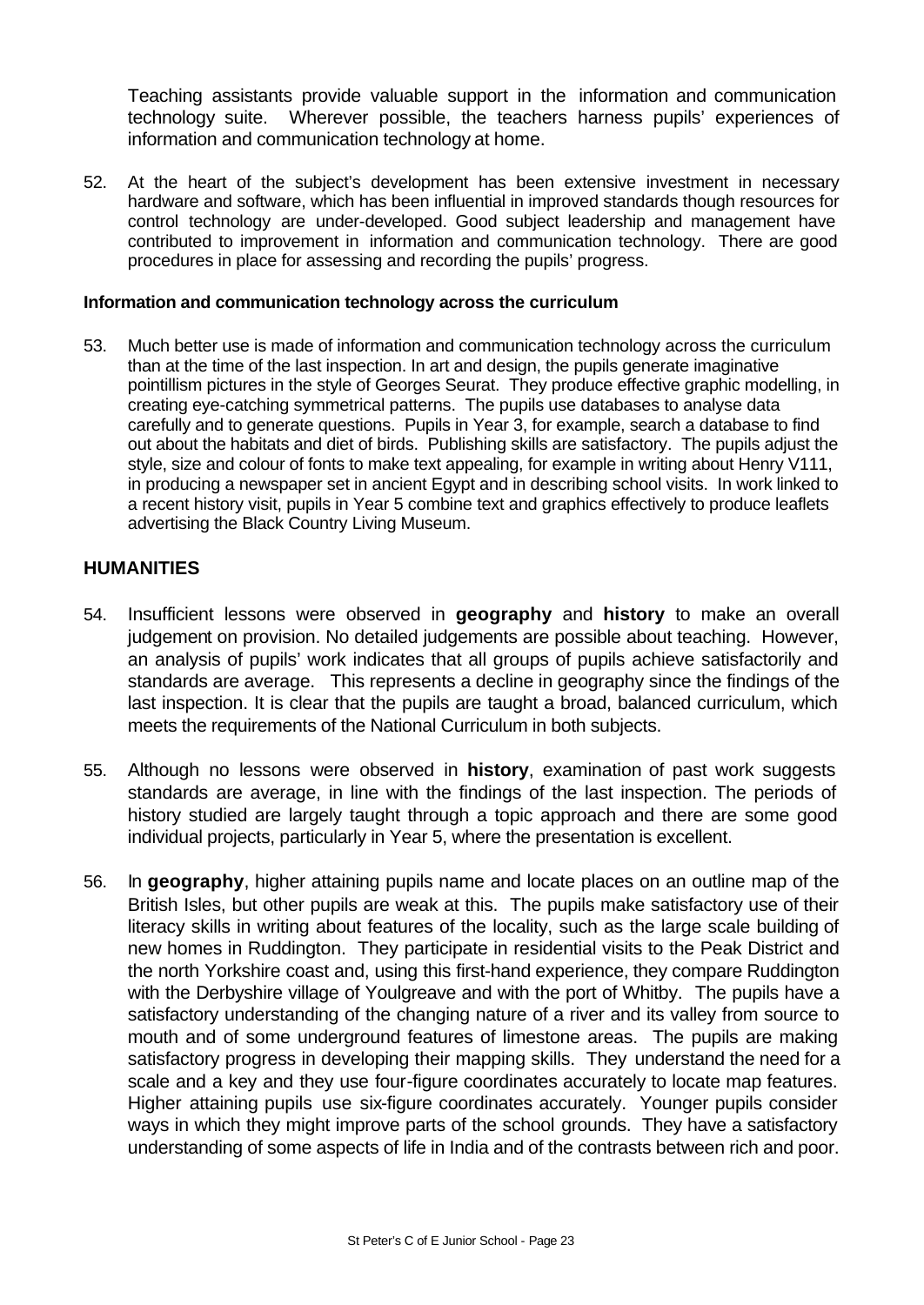### **Religious education**

The provision for religious education is **satisfactory.**

### **Main strengths and weaknesses**

- The curriculum fulfils statutory requirements.
- The co-ordinator has successfully addressed the issues raised in the last inspection report.
- Teaching is satisfactory overall, with some very good elements.
- Assessment and monitoring procedures are limited.

- 57. The school has worked hard to ensure that teaching and learning are based on the locally agreed advice and guidance. As a result, standards are now at expected levels for pupils in all year groups, and pupils make satisfactory progress through the school. Achievement is satisfactory overall. All statutory requirements are now met, so that the provision and standards achieved are an improvement on the findings of the last inspection report.
- 58. Following the last inspection, the co-ordinator produced an appropriate policy and scheme of work. Resources were reviewed and supplemented well, so that teachers are able to give pupils first hand experiences of key features of some of the major faiths in the country. The curriculum gives appropriate emphasis to the Christian faith as the principal religion in the United Kingdom, but pupils are also introduced to some of the distinctive features of other beliefs. Pupils in Year 5, for example, were able to compare the Jewish Torah with the Qu'ran of Islam, as they considered how holy books could influence the way we live. A visit to a synagogue added to pupils' understanding of the symbols that are important in the Jewish faith, and the impact this might have on local communities.
- 59. Teaching is satisfactory overall, but there are some very good elements in lessons that include discussions about the application of religious traditions in everyday life. In a lesson for Year 6, for example, pupils were able to mount a lively session when considering the key differences between Catholic and Anglican beliefs, and how that affects the church's view on traditions such as marriage. Pupils have good attitudes to learning, even when exploring emotional issues such as 'forgiveness'. Most teachers are sensitive to the difficulties pupils might experience when considering their own role in this concept, helping them to develop appropriate views that might shape future behaviour. Pupils' written work is limited and superficial, as many lessons are based on discussions. But it is evident that pupils gain a satisfactory grounding in five of the major faiths. There have been no opportunities for the co-ordinator to check on the quality of learning in the classrooms.
- 60. The school has effectively overcome the shortcomings highlighted in the last report and the leadership and management of the subject are good. Assessment is currently unsatisfactory. The co-ordinator has already identified the need for the school to link that to the planned schemes of work, to ensure that the satisfactory improvement of the last few years is maintained.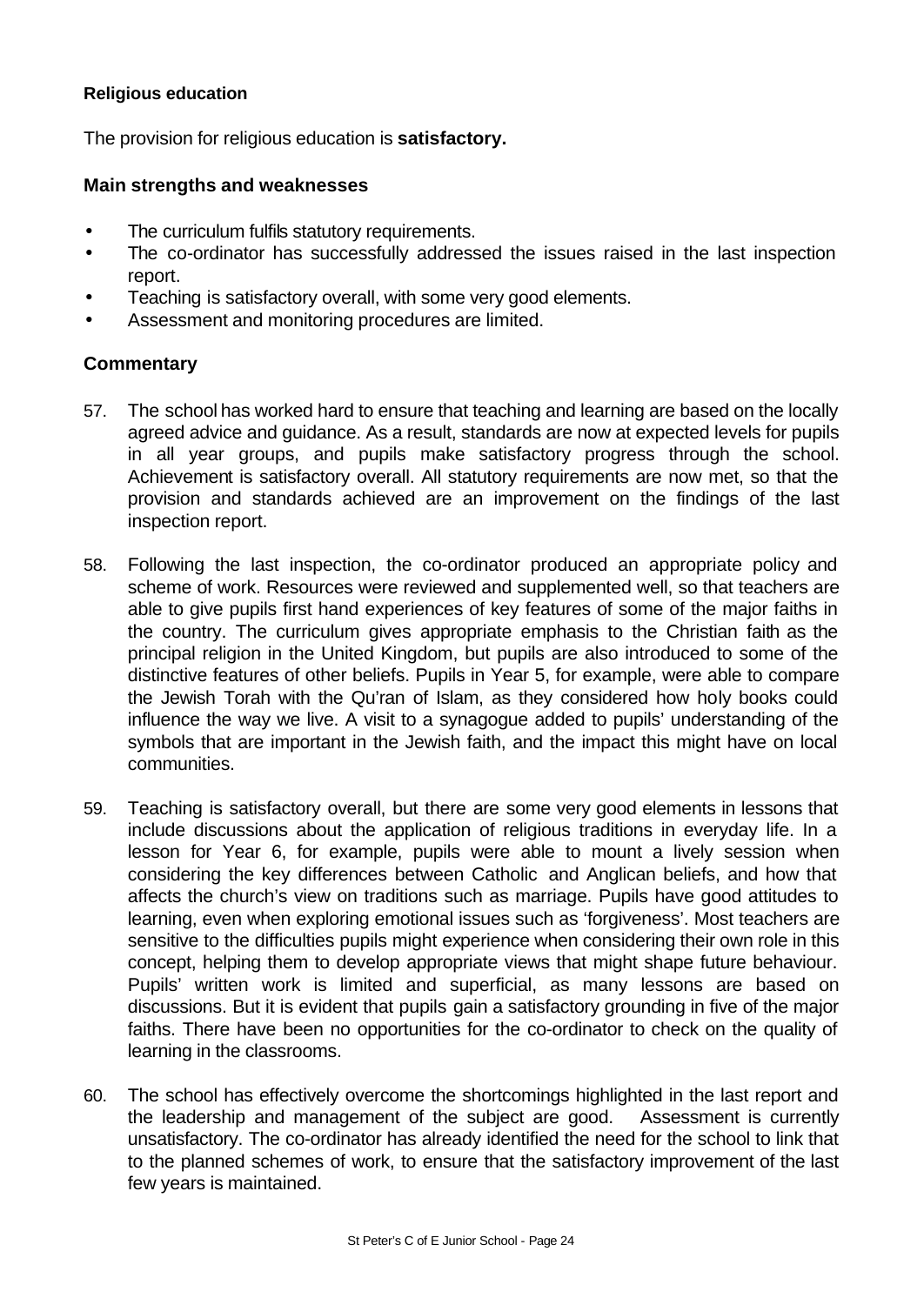# **CREATIVE, AESTHETIC, PRACTICAL AND PHYSICAL SUBJECTS**

- 61. Very few lessons were observed in **art and design, design and technology, music and physical education.** No detailed judgements about teaching are possible in any of these subjects and there was not sufficient evidence to judge standards in physical education or music.
- 62. An analysis of pupils' work in **art and design** indicates that all groups of pupils achieve well. Standards are above average, which is a significant improvement since the previous inspection. The pupils use a variety of techniques and media in producing good quality two and three-dimensional work. They look at line, tone, pattern and texture, in producing very effective artwork using names. The pupils are familiar with the work of some well known artists, such as Van Gogh, Seurat, Kandinsky and Munch, and they use similar techniques to produce good quality work. However, less emphasis is paid to non-western art. The pupils display good skills in printing, in generating computer art and in observational drawing. The curriculum is enriched by a weekly art club, by worthwhile visits to places such as Rufford Sculpture Park and by opportunities for art work during residential visits. Accommodation is excellent for work in art and design, with lots of space and a specialist room for clay work, complete with two kilns.
- 63. Discussions with pupils and scrutiny of the many examples of pupils' work in **design and technology** around the school indicate that the shortcomings highlighted in the last inspection report have been successfully overcome and are now satisfactory. The subject is taught regularly and skills are developed progressively. Pupils undertake a broad range of designing and making activities. Their annotated designs and planning sheets are of a satisfactory standard, and they use literacy and mathematical skills well. However, evaluations of completed projects are sometimes incomplete because they lack consideration of the key element of how well the object meets its intended purpose. Work on display around the school, including fairground attractions in Year 6 and purses, in Year 4 is of a good standard. Leadership and management of the subject are good, but there is not a robust system of assessment, particularly of the development of individual pupils' skills.
- 64. It is not possible to make judgements on the quality of **music** provision, as all lessons, except individual instrumental tuition, are timetabled for Friday when the inspection had finished. It is dear, however, that music is not given the focus that it had in the past. Teachers' planning indicates that all pupils receive a curriculum that reflects the key learning outlined in the National Curriculum. Discussions with Year 6 pupils confirm that pupils learn to play a variety of instruments with a satisfactory emphasis on rhythm and pitch, and experience a range of different music from all over the world. Singing opportunities are very limited, however. There is currently no choir, and singing only takes place during Friday assemblies. The whole-school Christmas production gives an annual opportunity to develop singing skills, and this is much appreciated in the community. But opportunities to develop those skills further are limited to music lessons. Twenty five per cent of the pupils have individual tuition from visiting teachers. Lessons are paid for by parents, and take place during school time. Some pupils achieve high standards and move on to play in local youth orchestras; many perform in school assembly. There are also two groups of recorder tuition as additional activities after school, and these enhance the musical knowledge of the pupils who take part. Pupils are enthusiastic about their music lessons.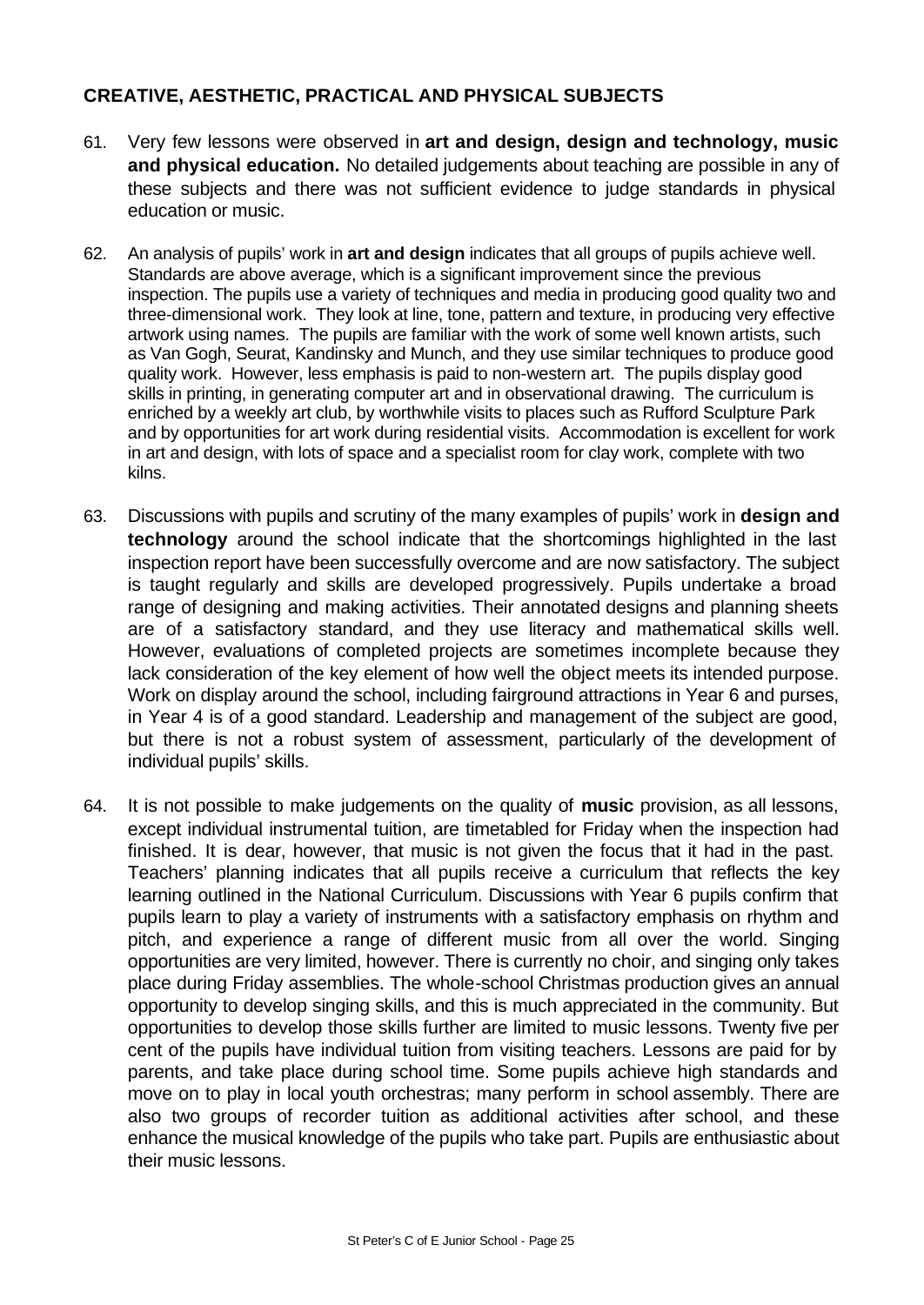65. In **physical education** it was only possible to observe games lessons teaching the skills of striking and catching in rounders and an indoor games lesson. It was not possible to form a firm judgement about standards or teaching in physical education overall, The school has excellent accommodation and very good resources to provide a very wide range of sporting activities at lunchtime, after school and on occasional weekends. Over the academic year, these activities include football, cricket, netball, orienteering, basketball, rounders, athletics and dance. The school's teams have experienced considerable success in local competitions.

# **PERSONAL, SOCIAL AND HEALTH EDUCATION AND CITIZENSHIP**

Provision in personal, social and health education and citizenship is **good.**

#### **Strengths and weaknesses**

- There is a very clear action plan to develop the subject further.
- There are particular strengths in the provision of social education.

#### **Commentary**

66. There are regular opportunities for the pupils to discuss issues of concern, including emotions, environmental improvements and recycling. The newly appointed co-ordinator has developed a clear action plan, which seeks to develop this area of the curriculum further. The pupils have the opportunity to develop social skills through participating in clubs, visits and school productions. They think of less fortunate people in society by supporting a number of charities. They learn about the importance of a balanced diet as part of a healthy lifestyle and about the dangers of drugs and alcohol misuse. Local police have a valuable input here. There is formal sex education for pupils in Year 6.